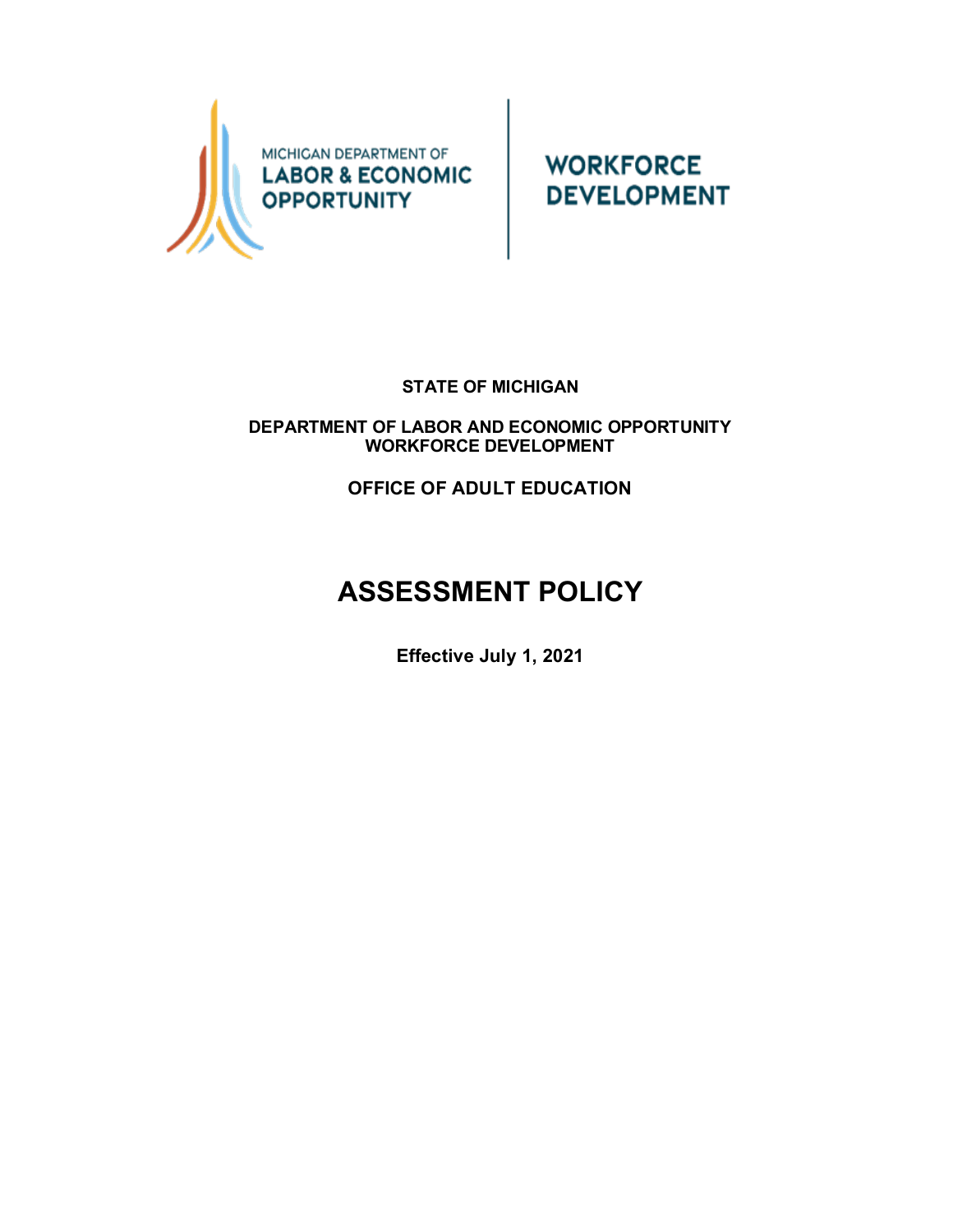Effective July 1, 2021  $\_$  , and the set of the set of the set of the set of the set of the set of the set of the set of the set of the set of the set of the set of the set of the set of the set of the set of the set of the set of the set of th

<span id="page-1-0"></span>

| <b>Contents</b>                                                                |
|--------------------------------------------------------------------------------|
|                                                                                |
|                                                                                |
|                                                                                |
|                                                                                |
|                                                                                |
|                                                                                |
|                                                                                |
|                                                                                |
|                                                                                |
|                                                                                |
|                                                                                |
| XII. ACCOMMODATING PARTICIPANTS WITH DISABILITIES OR SPECIAL NEEDS 8-9         |
|                                                                                |
|                                                                                |
|                                                                                |
|                                                                                |
|                                                                                |
|                                                                                |
|                                                                                |
|                                                                                |
| Appendix C.3: CASAS Reading and Math Testing Guidelines - ABE/ASE19            |
|                                                                                |
| Appendix E.1: ABE Assessment Chart for Placement and Post-Testing 22-23        |
|                                                                                |
|                                                                                |
| Appendix G: Training and Purchasing Procedures for Administering Assessments26 |
|                                                                                |
|                                                                                |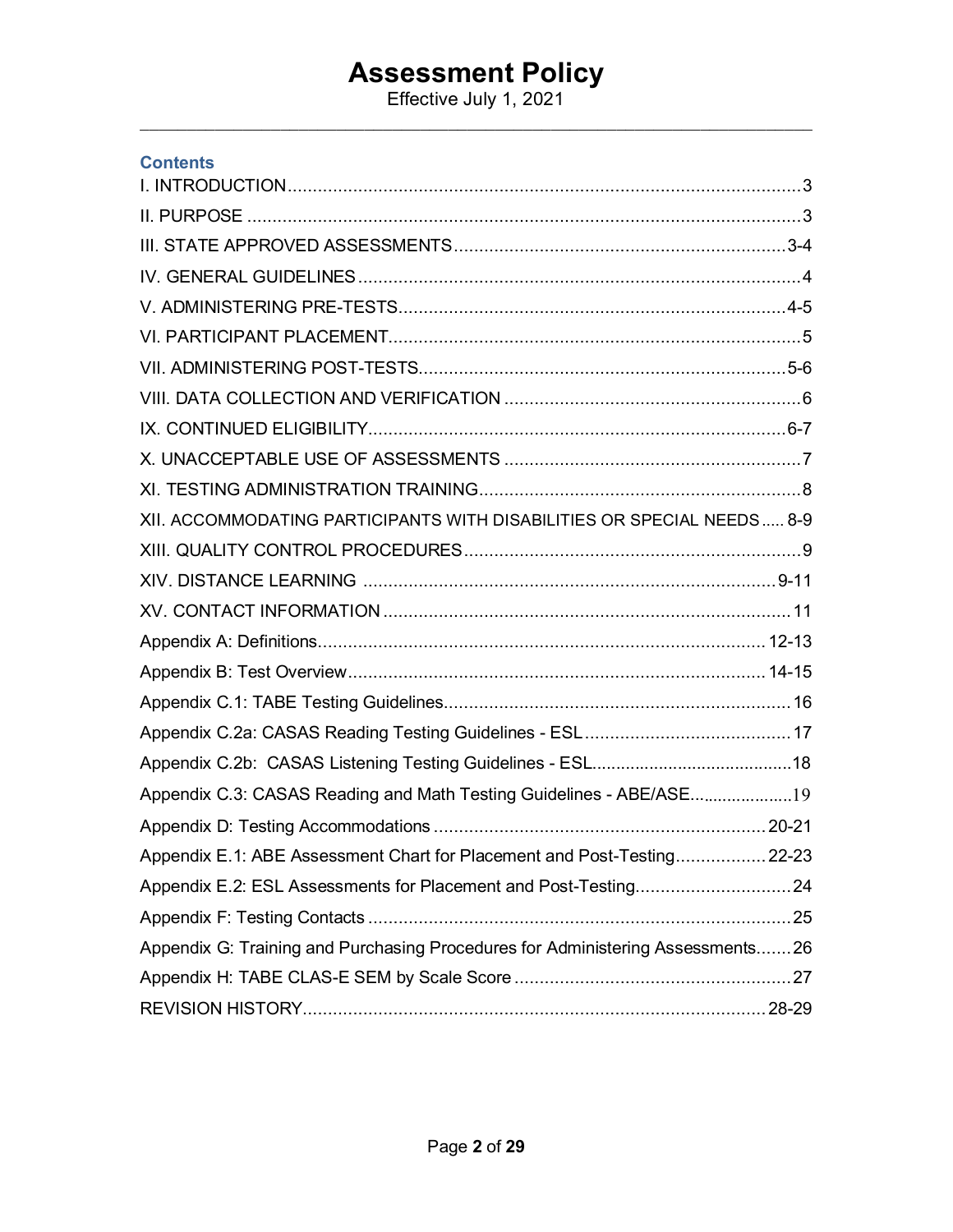### I. INTRODUCTION

All local providers of adult education must follow the assessment policy as indicated in this document. The Workforce Innovation and Opportunity Act (WIOA), Title II and State School Aid Act, Section 107 require assessment procedures to be valid, reliable, and appropriate to determine the effectiveness of instructional activities. This policy provides guidelines for:

- 1. Using state-approved assessments in a standardized and consistent manner.
- 2. Placing a participant accurately into appropriate program and instructional level.
- 3. Obtaining diagnostic information to guide instruction.
- 4. Determining educational functioning level at intake (pre-test) and at the end of the instructional period (post-test).
- 5. Training staff and implementation of test security requirements.

All local adult education providers in Michigan must employ proper testing, scoring, and reporting protocols in accordance with this Assessment Policy and publishers' guidelines. All local programs must also establish an assessment policy that outlines assessment process and procedures and is aligned with this state-issued Assessment Policy. Local assessment policies will be reviewed during compliance and monitoring visits.

#### <span id="page-2-0"></span>II. PURPOSE

Assessment of participant progress is essential to ensure that all adult learners are obtaining the highest quality education leading to the attainment of secondary education, literacy, and numeracy skills necessary to succeed in employment and post-secondary education. The Michigan Department of Labor and Economic Opportunity, Workforce Development (LEO-WD) and the National Reporting System (NRS) require that assessments be valid and reliable to accurately measure the educational functioning level of participants and educational gains. This policy also identifies the assessment tests that local providers can use and the timelines for administering tests.

## <span id="page-2-1"></span>III. STATE APPROVED ASSESSMENTS

The following assessments have been determined to:

- Be appropriate for measuring literacy and language development of adult participants.
- Have standardized administration and scoring procedures.
- Have alternate equivalent forms for pre-testing and post-testing.
- Have evidence linking them to NRS educational functioning levels.
- Be NRS approved tests and appropriate forms.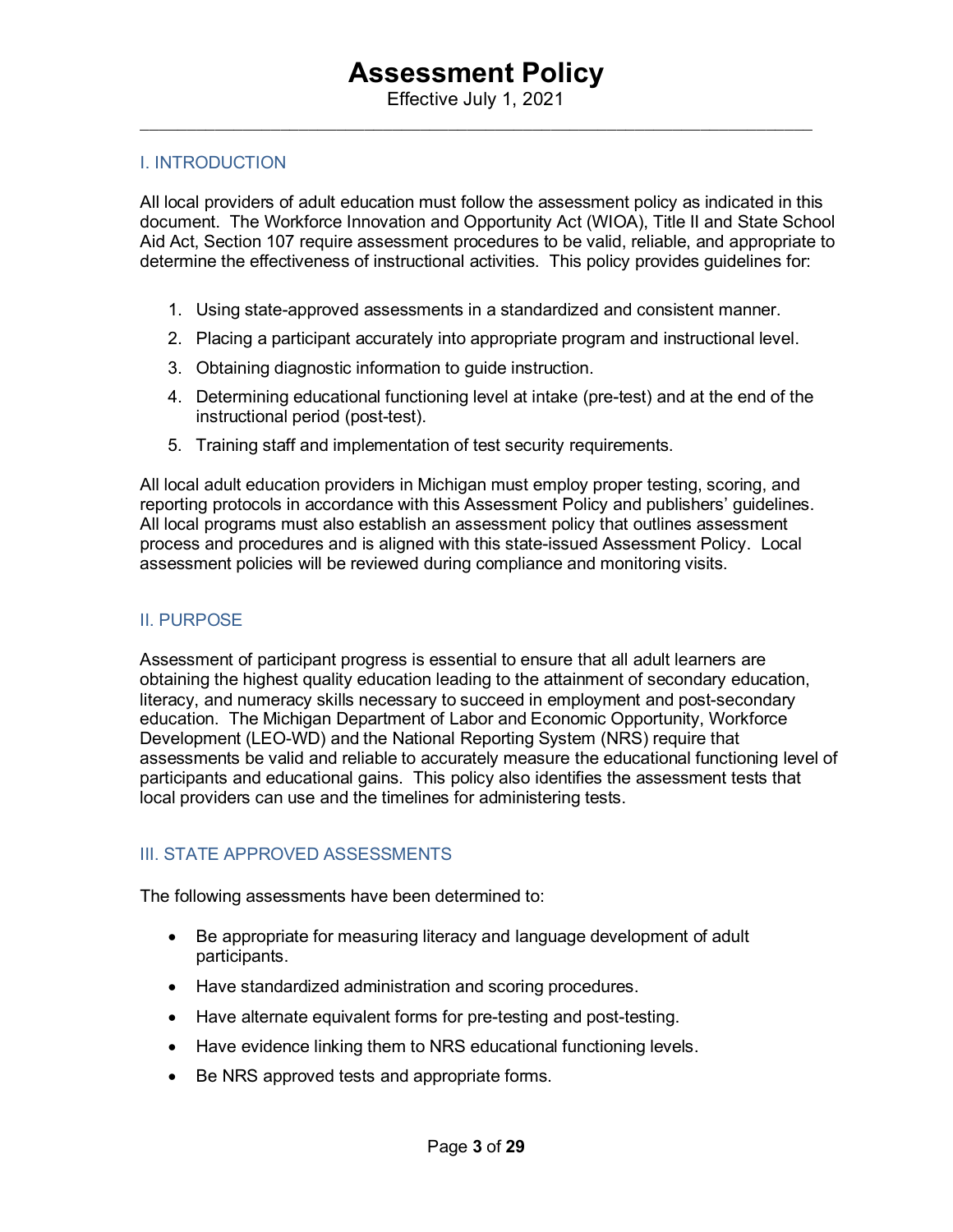Effective July 1, 2021  $\_$  , and the set of the set of the set of the set of the set of the set of the set of the set of the set of the set of the set of the set of the set of the set of the set of the set of the set of the set of the set of th

| <b>Test Name</b>   | <b>ESL</b> | <b>ABE</b> | <b>ASE</b> | <b>HSC</b> | <b>HSE</b> |
|--------------------|------------|------------|------------|------------|------------|
| <b>CASAS GOALS</b> |            |            |            |            |            |
| <b>CASAS</b>       |            |            |            |            |            |
| <b>TABE 11/12</b>  |            |            |            |            |            |
| <b>TABE CLAS-E</b> |            |            |            |            |            |

## <span id="page-3-0"></span>IV. GENERAL GUIDELINES

- 1. All participants must be assessed (pre- and post-tested) with state-approved assessments each program year. Participants are assessed at intake to determine the individual's educational functioning level (EFL). There are four EFLs for Adult Basic Education (ABE), two for Adult Secondary Education (ASE), and six levels for English as a Second Language (ESL).
- 2. An assessment test administered during the prior program year can be used for re-enrollment purposes in Program Year 2021-2022.
- 3. Programs **must** track instructional hours between the pre- and post-test.
- 4. It is encouraged that participants be pre-tested in all instructional areas, and participants **must** be post-tested in the areas in which they received instruction.
- 5. Programs must use scale scores when reporting results of record. Scale scores linked to basic skill competencies provide more meaningful information than grade equivalents, which can carry a negative connotation for the adult education participants.
- 6. The EFL gain is defined as the completion of one or more EFLs during the program year in any subject area on the post-test compared to the pre-test for that subject area.
- 7. Local programs may implement virtual test proctoring using the assessments identified in this policy, in accordance with the test publisher's procedures for virtual testing.

## <span id="page-3-1"></span>V. ADMINISTERING PRE-TESTS

- 1. All participants enrolled in a federal and/or state funded adult education program must be pre-tested.
- 2. The pre-test must be administered within the first 12 hours of instruction.
- 3. Participants enrolled in a High School Completion (HSC) program may be exempt from the assessment testing requirement and can be placed into the program based on the number of high school credits previously earned. HSC participants with 50 percent of the credits required for graduation or less will be placed at ABE Level 5 and HSC participants with more than 50 percent of the credits required for graduation will be placed at ABE Level 6.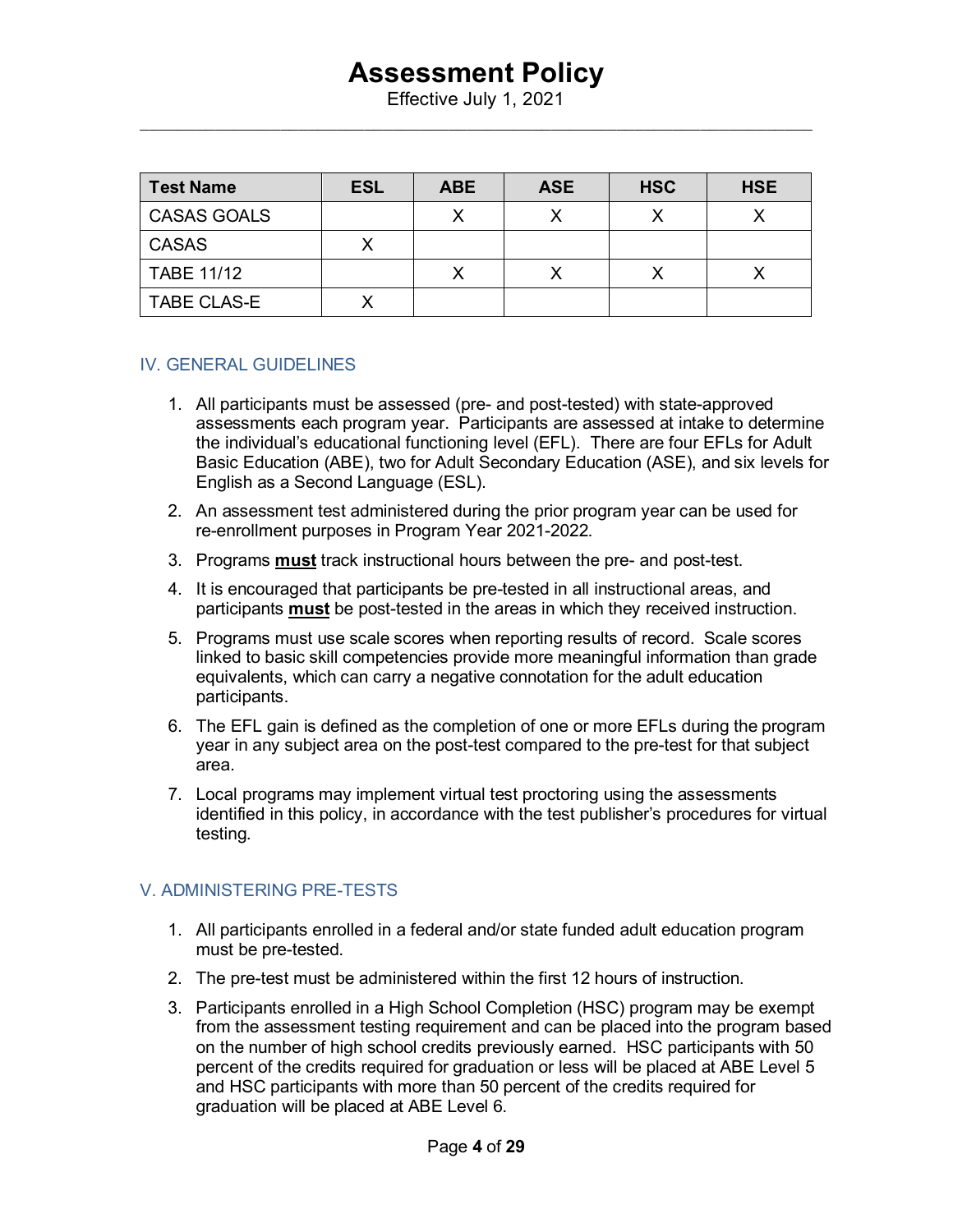Effective July 1, 2021  $\_$  , and the set of the set of the set of the set of the set of the set of the set of the set of the set of the set of the set of the set of the set of the set of the set of the set of the set of the set of the set of th

- 4. Programs that use the Test of Adult Basic Education (TABE) 11/12 or Test of Adult Basic Education Complete Language Assessment System-English (TABE CLAS-E) must administer the Locator test for guidance on the appropriate pre-test level to administer.
- <span id="page-4-0"></span>5. Programs should administer an appraisal if using the Comprehensive Adult Student Assessment System (CASAS) for guidance on the appropriate pre-test to administer.

## VI. PARTICIPANT PLACEMENT

- 1. Assessment tests are used to determine the EFL, as required by the NRS.
- 2. The initial test or pre-test is the basis for participant placement and determination for entering the EFL.
- 3. Participants should be placed in a program that matches their EFL in each subject area. For example, if a participant's assessment test determines that his/her EFL is at a beginning literacy functioning level in reading, he/she should be placed in an ABE program for reading and provided appropriate instruction. A participant may be dually enrolled according to EFL. For example, a participant who scores at or below the  $8.9$  grade level in reading and the  $10<sup>th</sup>$  grade level in math can be enrolled in ABE for reading and ASE for math.
- 4. A participant whose scale scores fall into two different EFLs must be placed based on the lower EFL. However, if a participant requests instruction for only the higher EFL content area based on need(s), a program may place the participant in that instructional area.
- 5. Participants should not be placed in a different EFL or program other than what is determined by the assessment test. For example, if a participant's assessment test in reading determines that his/her educational functioning level is at a beginning ABE literacy, the program should not place or enroll the participant in a High School Equivalency (HSE) preparation class for reading.

## <span id="page-4-1"></span>VII. ADMINISTERING POST-TESTS

- 1. A post-test must be administered by June  $30<sup>th</sup>$  of the program year.
- 2. Pre- and post-testing with two different assessment tests (e.g., pre-testing with TABE and post-testing with CASAS) is NOT allowed.
- 3. To ensure test validity, the publisher's recommended time frames for administering a post-test must be followed. (Refer to Appendix C for publisher's time frames.)
- 4. Programs must administer a post-test in the same subject/assessment area where instruction is provided. For example, if a participant is pre-tested in language, reading, and math, but only received instruction in math, a post-test should only be administered in math.
- 5. When test publisher guidelines allow assessments using forms with multiple levels, programs must post-test with the equivalent or higher of the two forms suggested.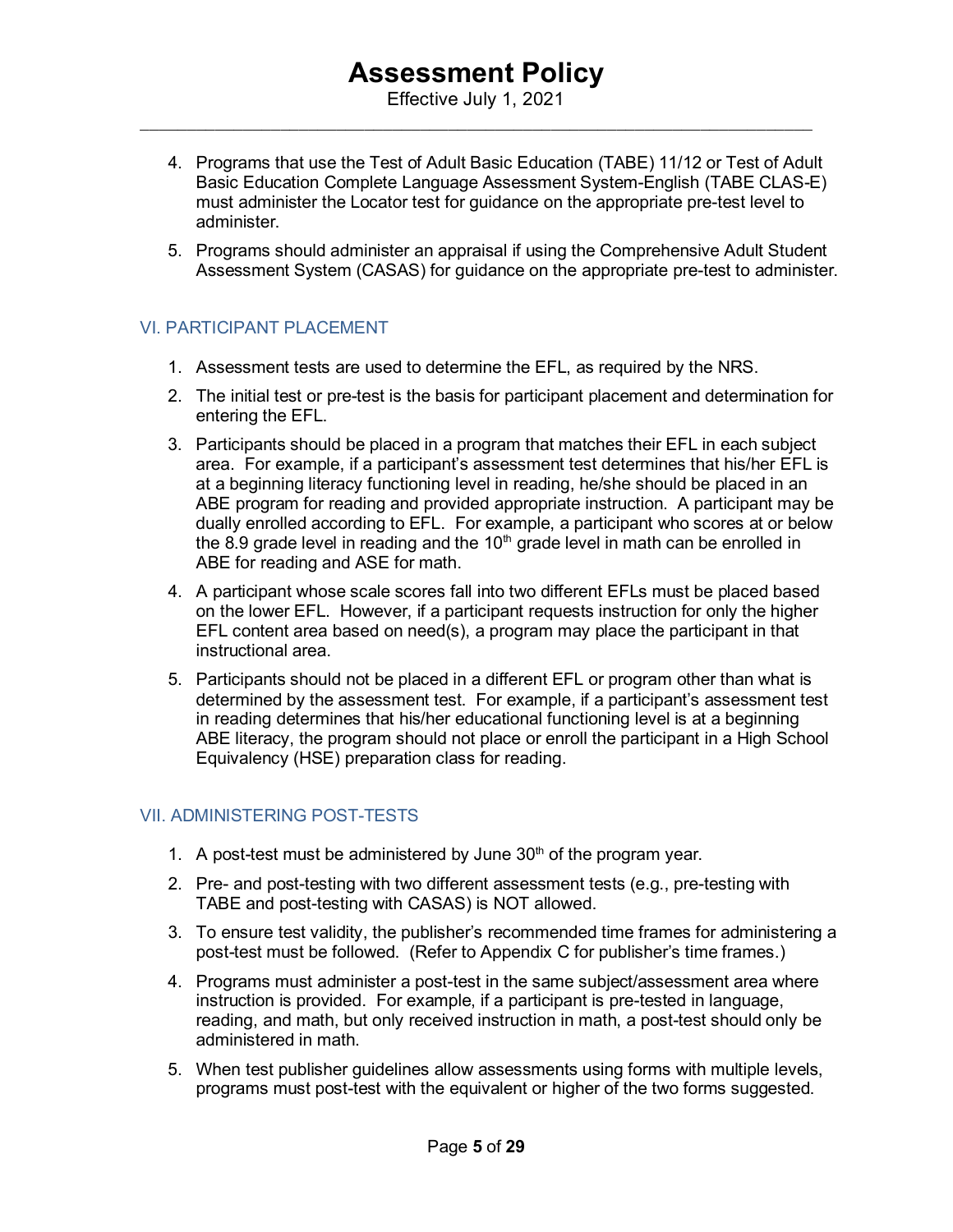- 6. Any participant that is placed into ABE Level 6 based on the pre-test is not required to be post-tested.
- 7. A participant that earns a high school diploma or equivalency is not required to be post-tested.
- 8. A minimum of 65 percent of enrolled participants must be post-tested with a state-approved assessment. Participants that meet one of the exemptions to the post-test requirement (i.e., pre-tested at ABE Level 6, HSC participants, or earned diploma/equivalency) are not included in the post-test rate calculation.

## <span id="page-5-0"></span>VIII. DATA COLLECTION AND VERIFICATION

- 1. All data must be entered into the Michigan Adult Education Reporting System (MAERS) on a monthly basis, at a minimum. Refer t[o the Data Entry](http://www.michigan.gov/adulteducation) Policy for the due dates for each quarter.
- 2. MAERS will accept one (1) pre-test for each participant's instructional area per program year, with the exception of participants enrolled in ESL and ABE/ASE which can have one (1) pre-test for ESL instruction and one (1) pre-test for ABE/ASE instruction. If a participant is given more than one post-test during the program year, the last post-test provided is used to determine the educational gain.
- 3. Programs must verify accuracy of data by reviewing the MAERS data management and performance reports.
- 4. WD will review data quarterly for errors, missing data, and out of range values.

## <span id="page-5-1"></span>IX. CONTINUED ELIGIBILITY

## **1. Adult Basic Education (ABE)**

A participant in an adult basic education program is eligible until one of the following occurs:

- The participant's reading and mathematics proficiency are assessed at or above the ninth-grade level.
- The participant fails to show progress/improvement on two successive state-approved assessments after having completed at least 450 hours of instruction.

## **2. Adult Secondary Education (ASE)**

A participant in adult secondary education is eligible until one of the following occurs:

- The participant's reading and mathematics proficiency are assessed above the twelfth-grade level.
- The participant fails to show progress on two successive assessments after having completed at least 450 hours of instruction.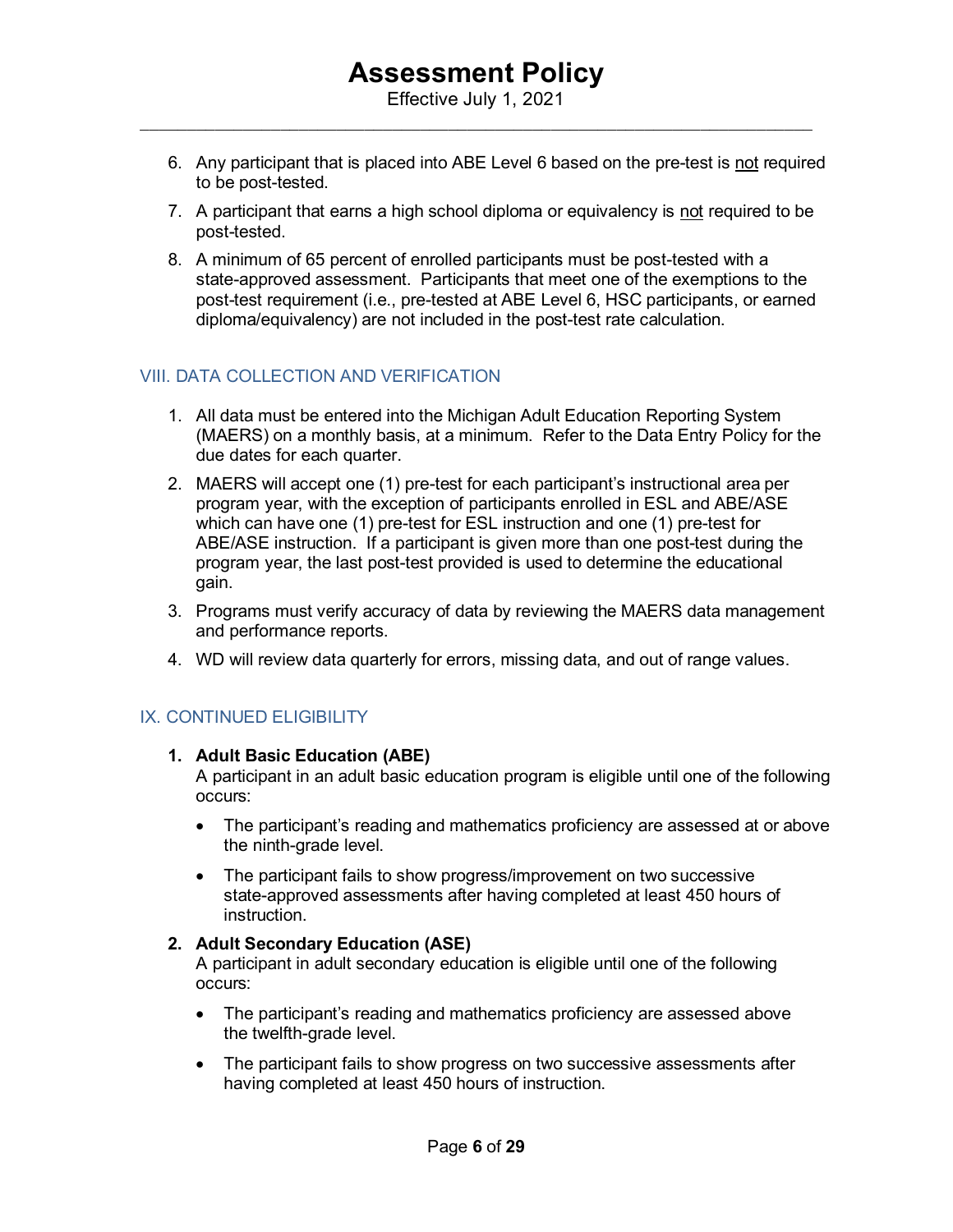Effective July 1, 2021  $\_$  , and the set of the set of the set of the set of the set of the set of the set of the set of the set of the set of the set of the set of the set of the set of the set of the set of the set of the set of the set of th

## **3. High School Equivalency (HSE)**

A participant in a high school equivalency program is eligible until one of the following occurs:

- The participant passes the HSE test.
- The participant fails to show progress on two successive tests used to determine readiness to take the HSE test after completing at least 450 hours of instruction.

### **4. High School Completion (HSC)**

A participant in High School Completion is eligible until one of the following occurs:

- The participant earns a high school diploma.
- The participant fails to earn credit in two successive semesters or terms in which the participant is enrolled after having completed at least 900 hours of instruction.

## **5. English as a Second Language (ESL)**

A participant in the English as a Second Language is eligible until the participant meets one of the following:

- The participant is assessed as having attained basic English proficiency as identified by their CASAS or TABE CLAS-E scores as follows:
	- $\circ$  Attainment of CASAS scale score of 236 and above for reading and 228 and above for listening; or
	- o Attainment of TABE CLAS-E scale score of 589 and above for reading, listening 608, writing 613, and speaking 595.
- The participant fails to show progress/improvement on two successive state-approved assessments after having completed at least 450 hours of instruction.

## <span id="page-6-0"></span>X. UNACCEPTABLE USE OF ASSESSMENTS

- 1. If the test administrator does not follow the publisher's guidelines, as indicated in the assessment policy, the assessment result is invalid.
- 2. If a participant is not post-tested according to the publisher's timelines, the level of completion will not be calculated or determined. The test will be considered invalid, unreliable, and unreportable.
- 3. Pre-testing and post-testing with two different assessments is invalid (e.g. you cannot pre-test with TABE 11/12 and post-test with CASAS).
- 4. CASAS Appraisals and the TABE Locator cannot be used as a pre-test or post-test.
- 5. Accommodations that alter the underlying content of what is being measured by the assessment or negatively affect the assessment's reliability or validity are not allowed.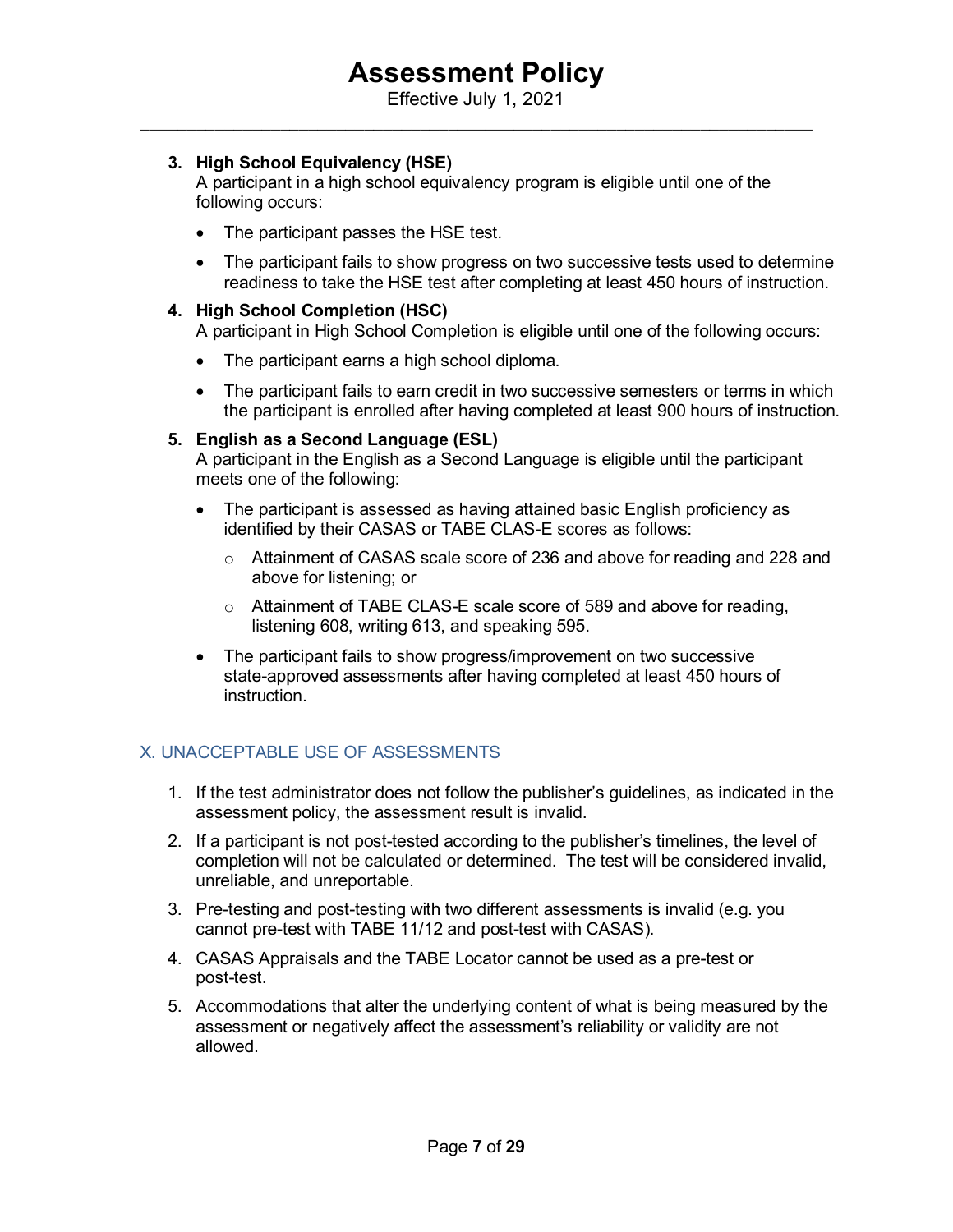### <span id="page-7-0"></span>XI. TESTING ADMINISTRATION TRAINING

- 1. All test administrators must follow the publisher's guidelines for assessments.
- 2. All test administrators must receive appropriate training, as indicated in **Appendix C: Training for Administering Tests.**
- 3. Programs must keep a record of all persons trained for each assessment and who conducted the training.
- 4. Each program must establish procedures and timelines for training new staff and teachers consistent with publisher's guidelines.
- 5. Training must include the NRS policy, accountability policies, data collection process, definitions of measures, and conducting assessments.
- 6. Programs must assist teachers and any staff involved in gathering, analyzing, compiling and reporting data for NRS by providing training and technical assistance in implementation of assessment policy and procedures.

## <span id="page-7-1"></span>XII. ACCOMMODATING PARTICIPANTS WITH DISABILITIES OR SPECIAL NEEDS

Some participants with disabilities may need accommodations in the testing procedure. Accommodations are not designed to provide the participant with an unfair advantage or to interfere with the validity of the assessment instrument, but rather to allow the participant an equal opportunity to demonstrate the skills that are being measured by the test.

Participants with disabilities should discuss their needs with the appropriate staff member during the intake or counseling process. However, participants are *not required* to reveal their disability and may elect to participate in a program without any special accommodations. However, if a participant chooses to self-report his/her disability, the participant is eligible to receive testing accommodations. All documentation of the participant's needs for specific testing accommodations must be maintained in the participant's confidential records and must not be revealed without proper authorization, as outlined in the Family Educational Rights and Privacy Act.

Documented disabilities mean that the individual can present a formal document, such as a doctor's report or diagnostic assessment, an Individual Education Plan (IEP), or other formal record of disability that includes the following:

- A diagnosis of the disability.
- Evaluation of the impact of the disability on areas of functioning.
- Recommendations for the specific strategies and accommodations in education, required by the disability.

Testing accommodations may include, but are not limited to:

• Scheduling – Several brief testing sessions during a day, frequent rest breaks, testing at a different time of the day, or additional time.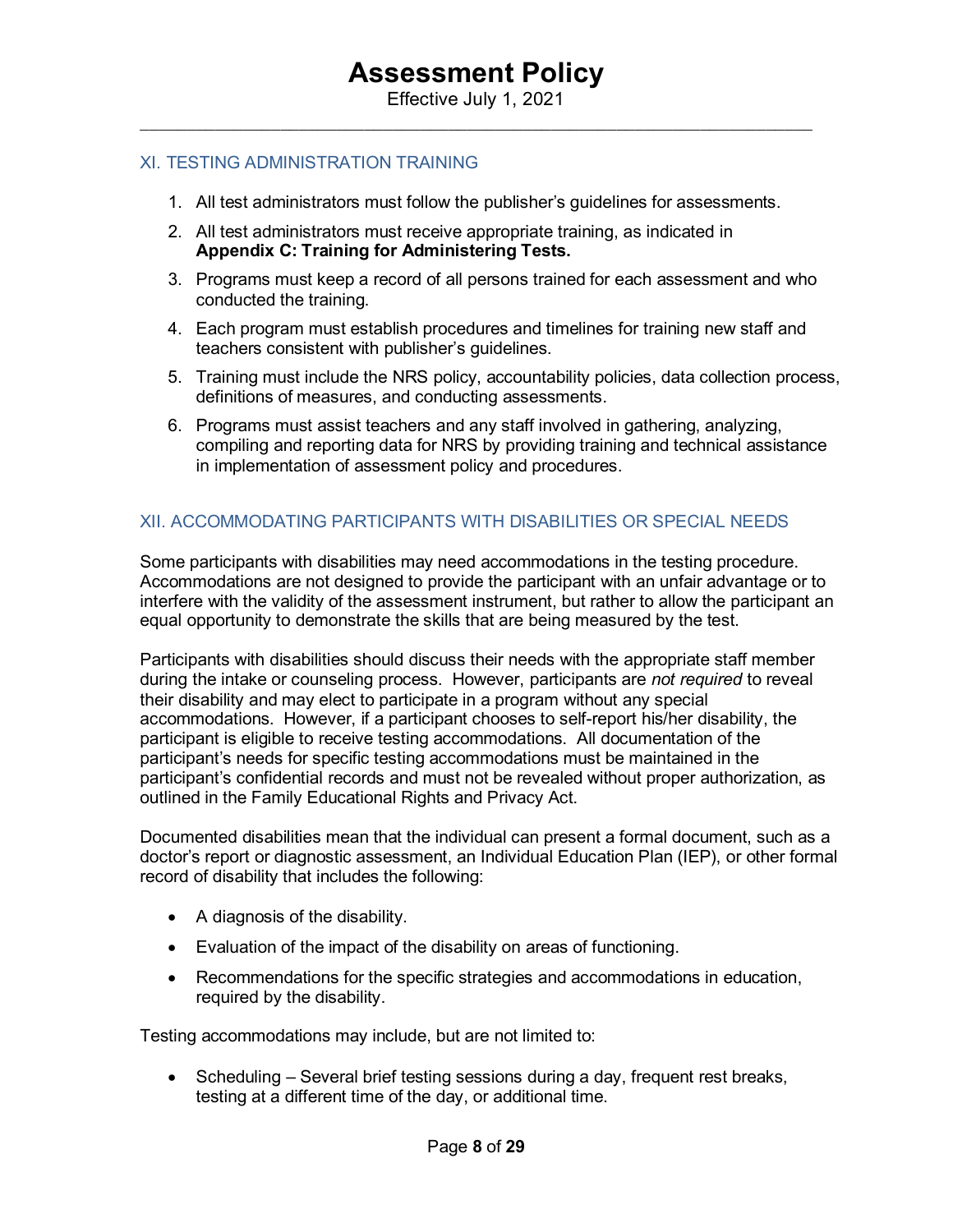Effective July 1, 2021  $\_$  , and the set of the set of the set of the set of the set of the set of the set of the set of the set of the set of the set of the set of the set of the set of the set of the set of the set of the set of the set of th

- Settings Individually or in a small group with a proctor, study carrel, or separate room, special lighting, equipment, acoustics, etc.
- Responses Oral response, signed responses, responses on word processor, or Braille response.
- Presentation As available, revised formats such as Braille, large print, or signed/oral presentation for directions and items other than reading items.
- Assistive Devices Assistive devices typically used in classroom instruction, such as visual magnification or auditory amplification devices, calculators (if authorized in test administration manual), or other mechanical aids.

## <span id="page-8-0"></span>XIII. QUALITY CONTROL PROCEDURES

WD has established the following requirements for test security. Additionally, all test administrators must follow security protocol that is outlined by test publishers.

- 1. All assessment instruments must be maintained in a secure manner and should not be accessible to participants or teachers unless the teacher is responsible for administration of the testing.
- 2. Only those who have appropriate training, professional credentials, and experience should handle tests.
- 3. Answer keys must be maintained in a secure location, separate from the assessment instruments.
- 4. Assessments may not be photocopied; tests and results should only be sent electronically, if the transmission is secure.
- 5. When test booklets are too worn-out or out of date, they should be thoroughly shredded before recycling. NEVER throw test booklets into the trash.
- 6. Participants must not be assisted in answering questions.
- 7. Examinees must not be left alone with test materials.
- 8. Test administrators, guidance counselors, and/or proctors must ensure that all testing procedures established by the publisher are carefully followed.
- <span id="page-8-1"></span>9. Test administrators must ensure that all time limits are observed. Strict adherence to time limits must be followed or the results of the tests are deemed invalid.

## XIV. DISTANCE LEARNING

#### *Defining Distance Education*

Distance education is a formal learning activity where students and instructors are separated by geography, time, or both for the majority of the instructional period. Distance learning materials are delivered through a variety of media including, but not limited to, print, audio recording, videotape, broadcasts, computer software, web-based programs, and other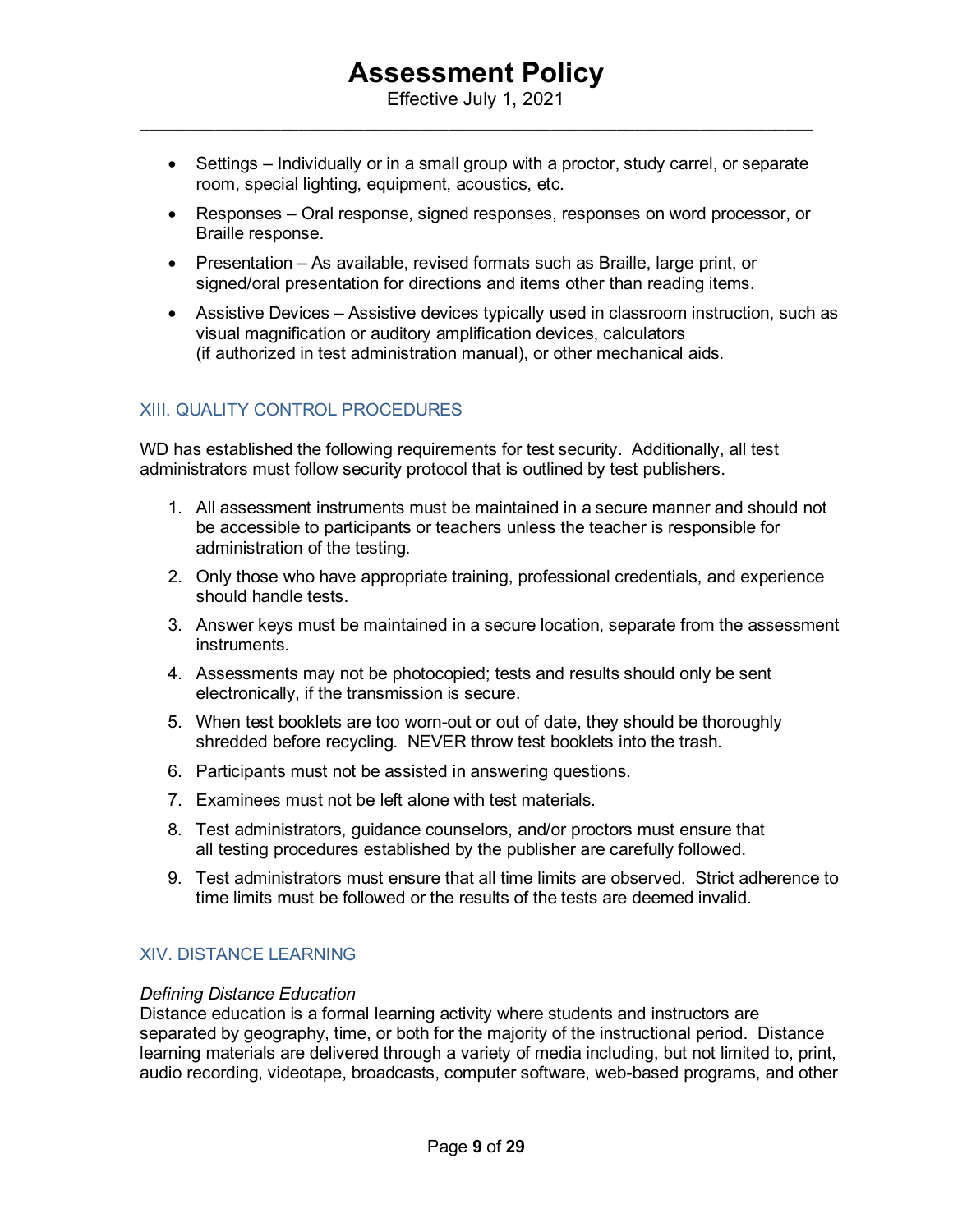Effective July 1, 2021  $\_$  , and the set of the set of the set of the set of the set of the set of the set of the set of the set of the set of the set of the set of the set of the set of the set of the set of the set of the set of the set of th

online technology. Teachers support distance learners through communication via mail, telephone, email, or online technologies and software.

### *Defining Distance Learners*

Distance learners are students who receive distance education services as defined above. For learners who receive both distance education and traditional classroom instruction during a program year (such as through blended distance–classroom approach or concurrent enrollment in both types of instruction). The decision about the student's status as a classroom or distance learner will be made at the end of the year and will be based on which category of hours is over 50 percent of the student's total instructional hours. If a student is physically present, for example in a learning lab, using software, these instructional hours would be considered traditional classroom instructional hours. For NRS reporting, programs can count a student only once, as either a distance education student or a traditional classroom learner.

#### *Approved Software for Distance Education Curriculum*

Alpha II, Aztec, Burlington English, CASAS NEDP, Edgenuity (E2020), Essential Education, Grad Point, Keytrain, Khan Academy, Lexia Reading, Odysseyware, Plato, Northstar, Teknimedia, USA Learns

### *Measuring Instructional Hours for Learners in Distance Education*

Instructional hours for distance learners can be a combination of direct contact and contact through telephone, video, teleconference or online communication, where student and program staff can interact and through which learner identity is verifiable. A local eligible provider will measure the educational gain for all participants receiving 12 or more hours of instruction with an NRS approved test.

In addition to direct contact hours, programs will track locally proxy hours (instructional hours received in a distance education program) of time students spent on distance learning activities. Proxy hours may be measured in one of three ways depending on the software used by the provider:

- 1. **Clock Time Model** which assigns contact hours based on the elapsed time that a learner is connected to or engaged in an online or stand-alone software program that tracks time. This model is used for PLATO, E2020 or Skills Tutor software.
- 2. **Teacher Verification Model** which assigns a fixed number of hours of credit for each assignment based on teacher determination of the extent to which a learner is engaged or completed the assignment. This model is used for Workplace Essential Skills.
- *3.* **Learner Mastery Model**, which assigns a fixed number of hours of credit based on the learner passing a test on the content of each lesson. Learners work with the curriculum and materials and when they feel they have mastered the material; they take a test. A high percentage of correct answers (typically 70 percent – 80 percent) earn credit hours attached to the material. This model can be used with PLATO and E2020.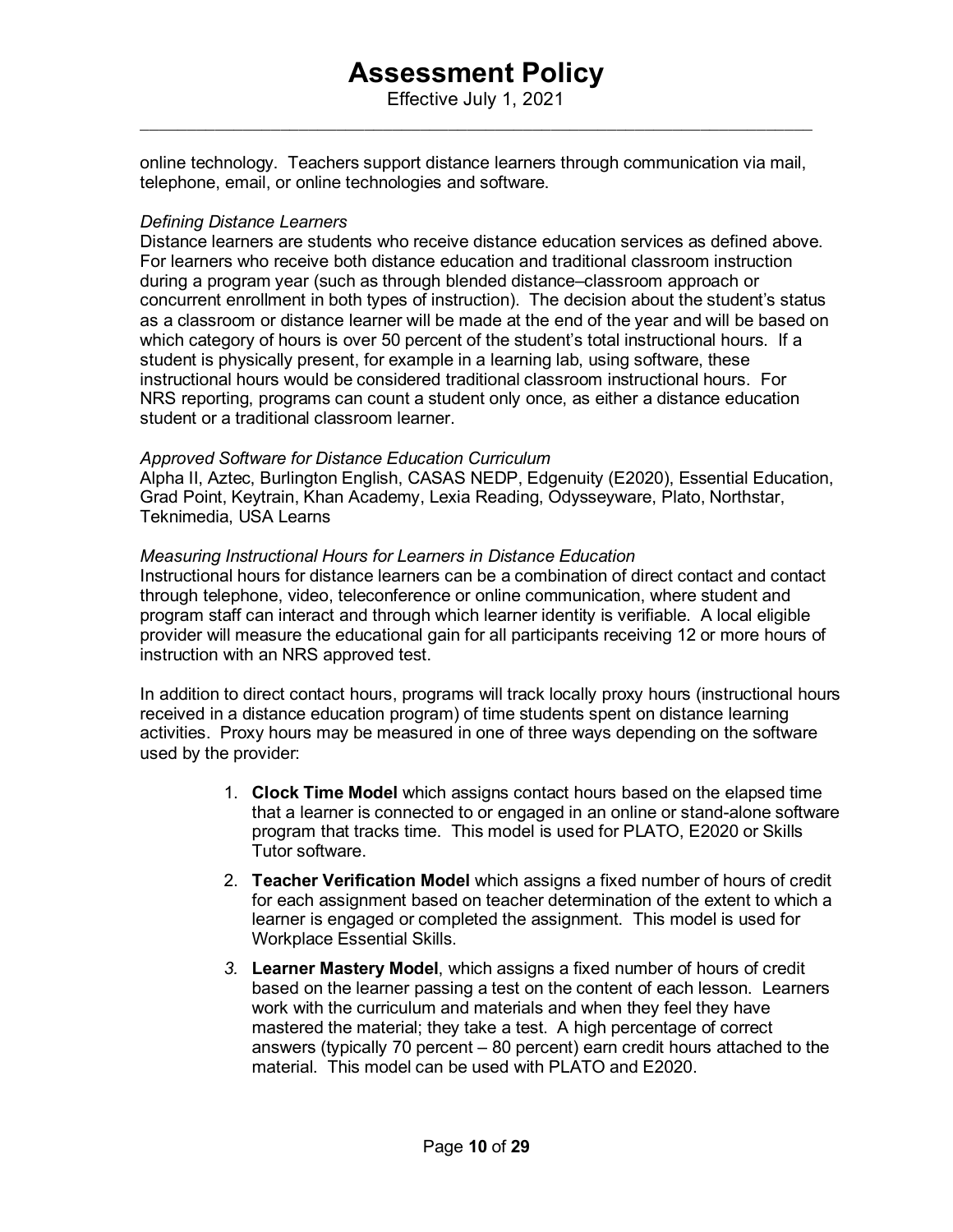Effective July 1, 2021  $\_$  , and the set of the set of the set of the set of the set of the set of the set of the set of the set of the set of the set of the set of the set of the set of the set of the set of the set of the set of the set of th

### *Assessment of Students in Distance Learning*

All assessment policies apply to participants enrolled in distance education programs.

- All participants must be pre-tested according to assessment guidelines.
- Direct contact and proxy contact hours must be accurately documented. These hours will be reported in MAERS as total instruction hours; however, programs must be tracking the number of hours that are traditional classroom and proxy hours for monitoring purposes.
- All participants must be post-tested according to assessment guidelines.
- Testing must be administered in a secured setting.

### *MAERS Reporting for Students in Distance Education*

ALL Students, regardless of the number of instructional hours received, must be reported in MAERS. States will report all required NRS data elements on distance education students in all NRS tables, according to the current requirements. Hours of instruction must include all direct contact and proxy hours. Students in distance education will also be reported separately in a new Table 4c identical to NRS Table 4, and 5a identical to NRS Table 5.

## XV. CONTACT INFORMATION

If you have any questions or concerns, need clarification or technical assistance on this policy, please contact Mr. Brian Frazier by telephone at 517-930-6734 or via email at [frazierb3@michigan.gov.](mailto:frazierb3@michigan.gov)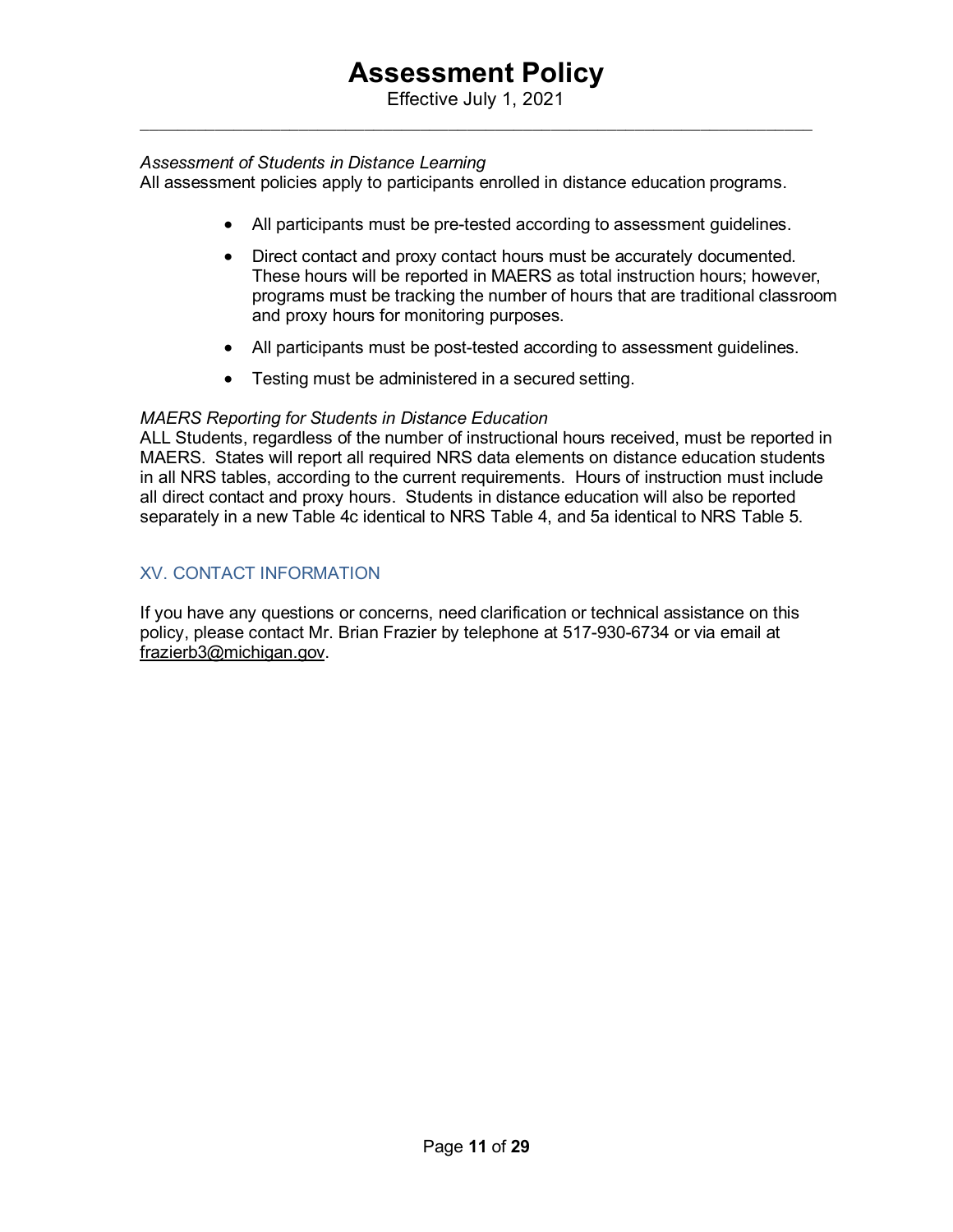### <span id="page-11-0"></span>APPENDIX A: DEFINITIONS

**Adult Learning Plan (ALP):** All recipients of adult education funding, federal and state, are required to maintain a completed ALP for all adult education participants. The ALP is designed to gather required information that tracks participant progress toward achievement of appropriate goals and enhances the academic performance and economic success of the adult education participant. The ALP is to be completed by a program-designated staff member (e.g. teacher, counselor) working with the participant. The ALP must be completed for a new registration. The ALP is initiated upon intake and utilized for the entire duration of the participant's adult education services across program years and for enrollment in all instructional areas (ABE, HSC, HSE, ESL). It is an integral, but not all-inclusive, part of the participant registration process.

Assessment information is entered on page two of the ALP, which includes the assessment type, form/level administered, test date, number of hours of attendance at the time of the test, scale score, educational functioning level, and grade level.

**Assessment Data:** This is used to place participants at appropriate instructional levels, monitor progress, guide instruction, and certify participant mastery. In addition, WD uses participant achievement data to determine strengths, weaknesses, needs, and opportunities in Adult Education, and to determine areas that need professional development and technical assistance. Additionally, assessment data allows WD to increase responsiveness to the complex needs of adult learners and to continue to improve program services.

**Initial Test/Pre-Test:** The initial test or pre-test is the basis for participant placement and determination for entering an educational functional level. It is the baseline for determining the completion of an EFL or movement from one EFL to the next higher level. Pre-test must occur before a participant receives any instruction.

**Educational Functioning Levels (EFL):** An approach to measuring educational gain that is based on a set of levels in which participants are initially placed, based on their ability to perform literacy-related tasks in specific content areas. Each EFL describes a set of skills and competencies that the participant entering at the given level can do in the areas of reading, writing, numeracy, speaking, listening, functional and workplace areas. The United States Department of Education developed this system to standardize measurement of educational achievement. A participant is considered to have advanced if he/she demonstrates sufficient improvement in one or more higher levels.

**Educational Gain:** A measure of a participant's interim progress by advancing one or more EFLs in any subject area on the post-test compared to the pre-test using a state-approved assessment test.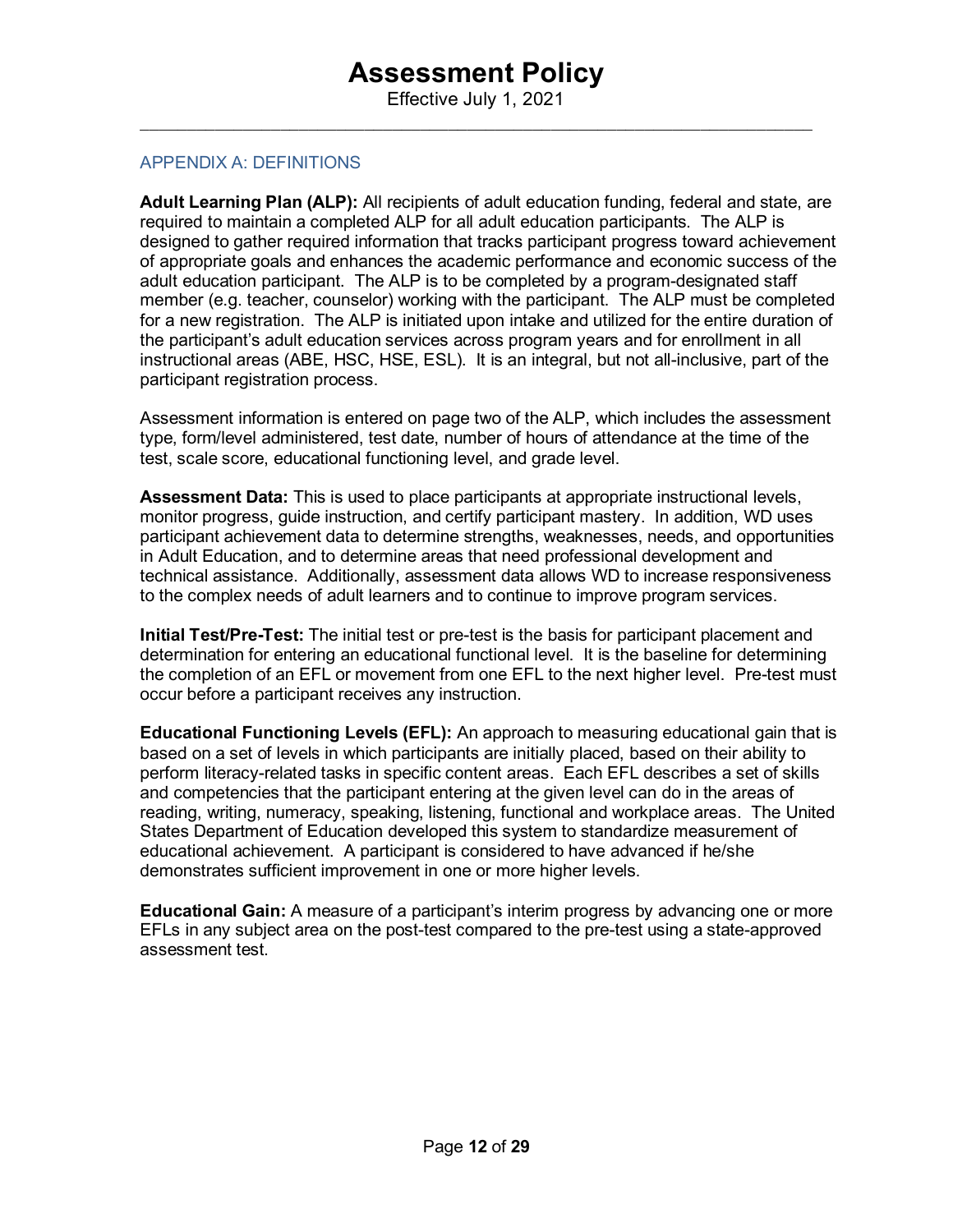Effective July 1, 2021  $\_$  , and the set of the set of the set of the set of the set of the set of the set of the set of the set of the set of the set of the set of the set of the set of the set of the set of the set of the set of the set of th

**Post-test:** The last test administered during the program year that is used to determine the participant's ending EFL and education gains made as a result of the instruction received during the year. Guidelines for timeframes for administering post-tests can be found in the appendix. *It is important to note that if a participant is not post-tested, a level of completion cannot be determined.*

**Reliability:** Refers to the degree of consistency in performance on an assessment; that is, the extent to which an examinee would be expected to perform at the same level under multiple administrations of the instrument or different conditions.

**State Section 107 Performance Objectives:** State Section 107 performance objectives are aligned closely with the WIOA performance measures. Performance objectives are: Measurable Skills Gain as defined by NRS, achieve English proficiency, obtain a high school equivalency certificate, pass one or more individual official high school equivalency tests, attain high school diploma, pass a course required to attain a high school diploma, enrollment in a post-secondary institution, or has wages/employment in  $2^{nd}$  or  $4^{th}$  quarter after exit.

**Validity:** Refers to the extent to which an instrument measures what it is intended to measure. To establish content validity with respect to the requirements of NRS, there must be evidence that the items/tasks of the instrument measure the skills associated with the Educational Functioning Level.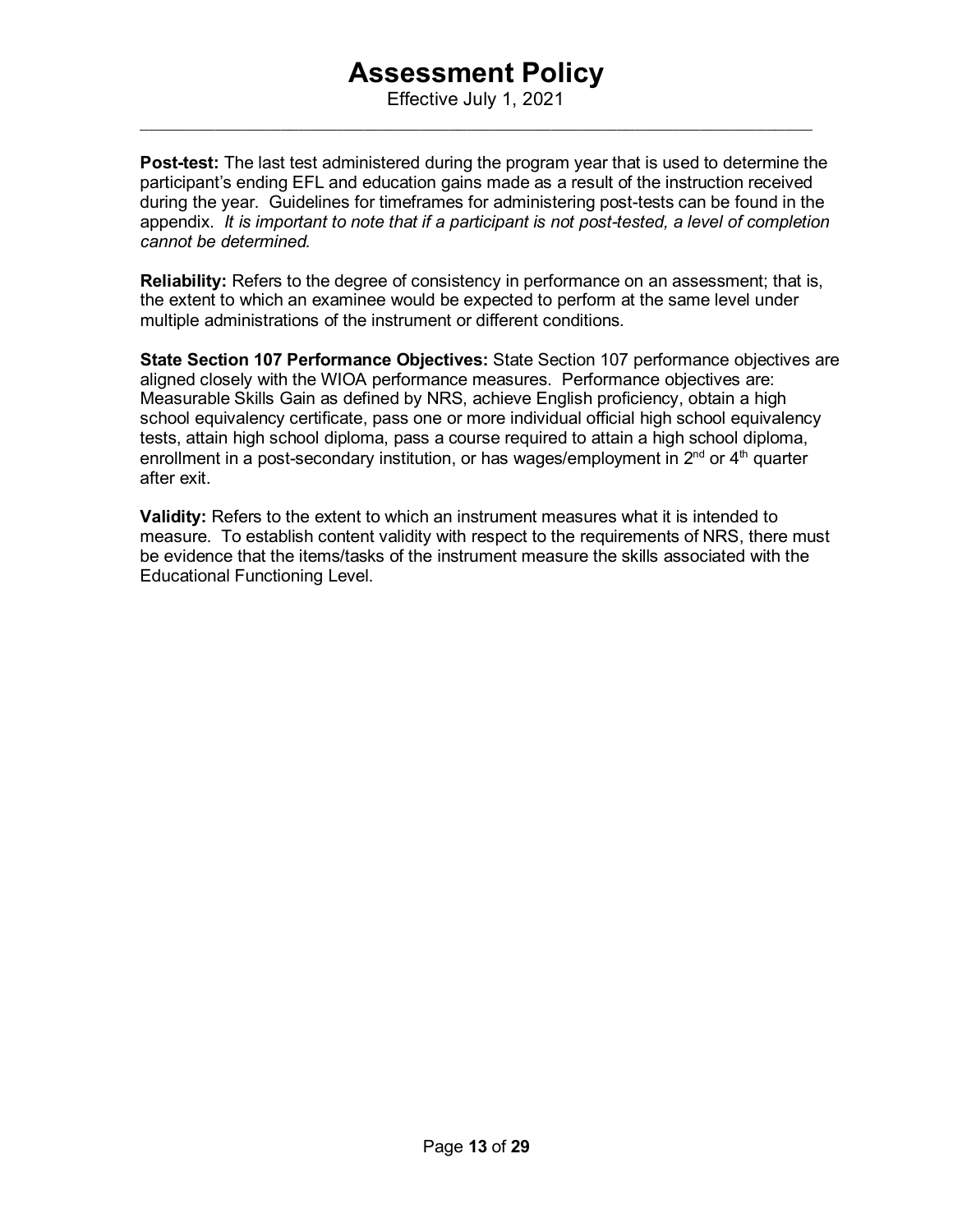### <span id="page-13-0"></span>APPENDIX B: TEST OVERVIEW

### **Tests of Adult Basic Education (TABE)**

The TABE are norm-referenced tests designed to measure achievement of basic skills. The tests measure skills in reading, language, mathematics, and spelling. Note: Spelling is not a required component of the test of record. TABE tests can be administered to ABE, HSE, and HSC participants.

The tests contain selected response (multiple choice) items that measure examinee skills in various content areas. Administrators and instructors have the flexibility to test examinees according to a relevant content grade level. The five levels (L, E, M, D, and A) of TABE11/12 cover a content grade level range from 0 through 12.9.

| <b>Test Level</b> | <b>Grade Range</b> |
|-------------------|--------------------|
|                   | $K-1$              |
| F.                | $2 - 3$            |
| M                 | $4 - 5$            |
|                   | $6 - 8$            |
|                   | $9 - 12$           |

### **Table 1a. TABE Test Levels Mathematics**

## **Table 1b. TABE Test Levels Reading and Language**

| <b>Test Level</b> | <b>Grade Range</b> |  |  |  |
|-------------------|--------------------|--|--|--|
|                   | $K-1$              |  |  |  |
| F                 | $2 - 3$            |  |  |  |
| Μ                 | $4 - 5$            |  |  |  |
|                   | $6 - 8$            |  |  |  |
|                   | $9 - 12$           |  |  |  |

The TABE Norms Book will help determine what test scores actually mean. If using the paper version, the Norms Book provides instructions and tables for converting number-correct scores to scale scores, grade equivalents, and percentile ranks. On the computer version, the TABE score reports provide scale score, grade equivalent, and educational functioning level.

The TABE Locator Test must be administered to all newly enrolled participants. The Locator is a short assessment that assists with the selection of appropriate level(s) of TABE to be administered in the respective academic area. It must be used to determine placement in educational programs.

TABE assess skills in reading, language, mathematics computation, and applied mathematics.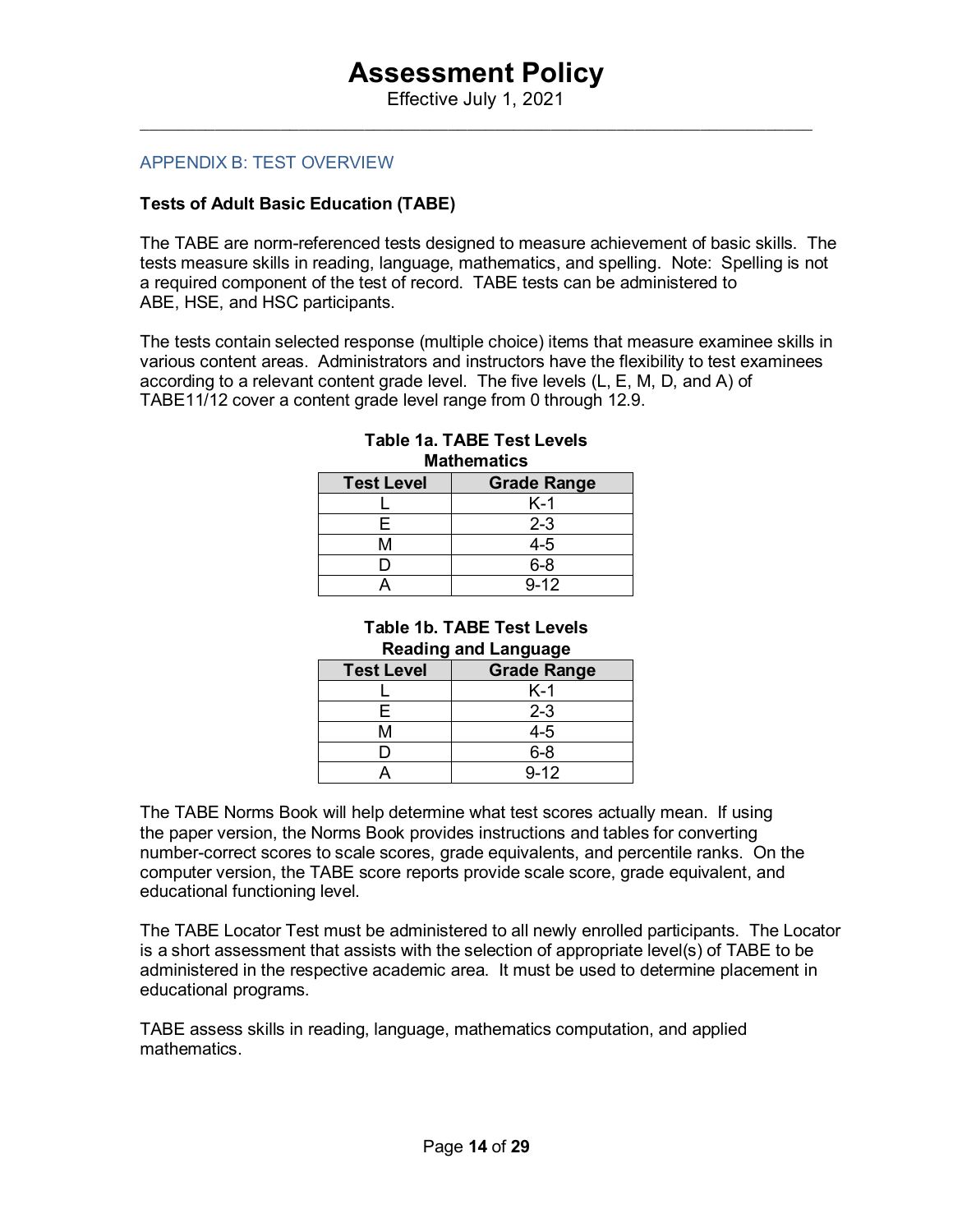Effective July 1, 2021  $\_$  , and the set of the set of the set of the set of the set of the set of the set of the set of the set of the set of the set of the set of the set of the set of the set of the set of the set of the set of the set of th

## **TABE Complete Language Assessment System***–English* **(TABE CLAS-E***)*

TABE CLAS-E measures the language proficiency of adult English language learners in the areas of reading, listening, writing, and speaking. This test can be used to pre- and post-test ESL participants, and is aligned with the NRS, ESL educational functioning levels. The system consists of a locator test for initial placement, test books, writing folios, answer booklets, and score reports. It is delivered face-to-face in a paper/pencil format. It can be hand scored or scanned. The test has two forms (A & B) and four levels (1, 2, 3, and 4).

## **Comprehensive Adult Student Assessment System (CASAS)**

The CASAS assesses adult basic reading, math, listening, writing, and speaking skills within a functional context. This test can be used to pre- and post-test ESL participants. CASAS provides four test series (Life Skills, Employability, Workplace, Life and Work). The state does not mandate a particular series; it recommends that you use the test that best matches your participants' goals.

Appraisals *must not* be used as a pre- or post-test. Each CASAS test administration manual includes specific recommendations about which level of pre-test to administer, based on appraisal test score (CASAS Assessment Policy Guidelines, p. 6).

<span id="page-14-0"></span>Exception to administering the appraisal test: If a participant scores less than six on the oral screening, skip the appraisal and administer five practice items from Form 27 one-on-one. If they have some difficulty, administer Form 27 or 28 as a pre-test. If they have little or no difficulty, administer Form 81R or 82R as reading pre-test.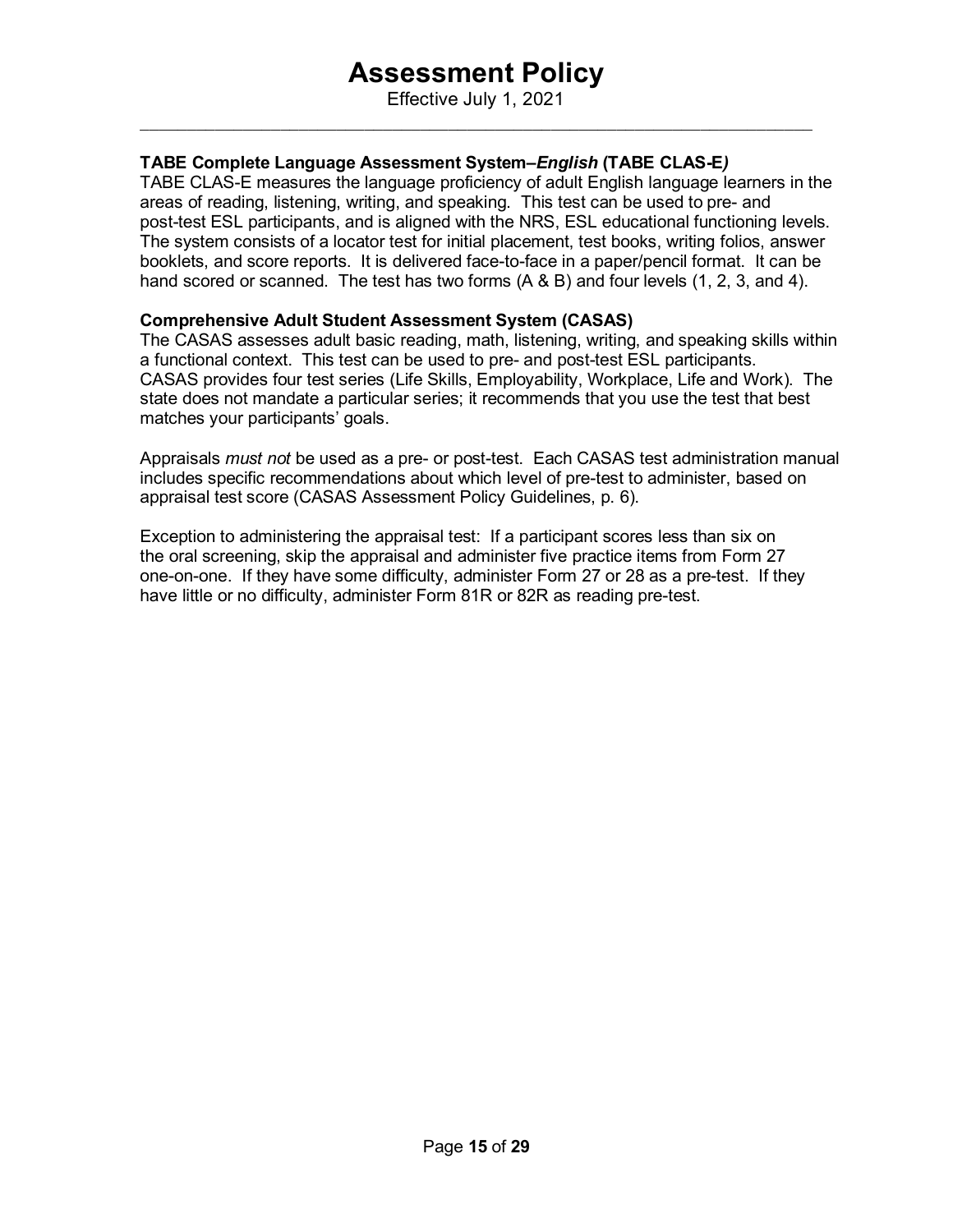Effective July 1, 2021  $\_$  , and the set of the set of the set of the set of the set of the set of the set of the set of the set of the set of the set of the set of the set of the set of the set of the set of the set of the set of the set of th

## APPENDIX C.1: TABE TESTING GUIDELINES

## **Expiration Date: TABE 11/12 September 7, 2024 TABE CLAS-E February 2, 2021**

| <b>Assessment</b><br><b>Test</b>                                                                                      | <b>Instructional</b><br><b>Area</b> | <b>Pre-Test</b>                                                                                                                                                                                                                                                   | <b>Post-Test</b>                                                                                                                                                                                  |
|-----------------------------------------------------------------------------------------------------------------------|-------------------------------------|-------------------------------------------------------------------------------------------------------------------------------------------------------------------------------------------------------------------------------------------------------------------|---------------------------------------------------------------------------------------------------------------------------------------------------------------------------------------------------|
| TABE:<br><b>TABE 11/12 is</b><br>one length.<br><b>TABE</b> assesses                                                  | <b>ABE</b><br><b>ASE</b>            | <b>TABE</b> locator test must be<br>administered to determine the<br>appropriate level of TABE, but is not<br>used for instructional placement<br>decisions about a participant.                                                                                  | <b>Using 11/12 Alternate</b><br><b>Form</b> (e.g., pre-test with<br>9M and post-test with<br>10M):                                                                                                |
| literacy,<br>numeracy, and<br>language skill<br>development.                                                          |                                     | If you are enrolling a participant who<br>has a nonstandard education<br>background or whose level of<br>achievement is not evident, TABE                                                                                                                         | Forty (40) hours<br>minimum to 60 hours for<br>Levels 1-4 (ABE)                                                                                                                                   |
|                                                                                                                       |                                     | offers a quick three-step process to<br>evaluate their abilities:                                                                                                                                                                                                 | Thirty (30) hours<br>minimum to 60 hours for<br>Levels 5 and 6 (ASE).                                                                                                                             |
|                                                                                                                       |                                     | 1) Administer the Word List to<br>assess the participant's<br>reading level.                                                                                                                                                                                      | Using 11/12 Same<br>Form (e.g., pre-test with<br>9M and post-test with<br>9M):                                                                                                                    |
|                                                                                                                       |                                     | 2) Ask the participant to complete<br>the practice exercise on page<br>1-2 of the practice exercise<br>and Locator test.                                                                                                                                          | Eighty (80) hours<br>minimum for Levels 1-4<br>(ABE)                                                                                                                                              |
|                                                                                                                       |                                     | 3) Administer the Locator test.                                                                                                                                                                                                                                   | Sixty (60) hours<br>minimum for Levels 5<br>and $6$ (ASE).                                                                                                                                        |
| <b>TABE</b><br><b>CLAS-E</b><br><b>TABE CLAS-E</b><br>Assesses<br>reading,<br>listening,<br>writing, and<br>speaking. | <b>ESL</b>                          | Data Recognition Corporation<br>discourages random and frequent<br>testing, as it will not present valid gain<br>scores and could create a practice<br>effect. Instructional intervention<br>between testing periods is strongly<br>recommended to maximize gain. | <b>TABE CLAS-E</b><br><b>Alternate Form:</b><br>Testing 60-95 hours of<br>instruction are<br>recommended when<br>testing with an alternate<br>form (i.e. A2 to B2) with<br>a minimum of 40 hours. |
|                                                                                                                       |                                     |                                                                                                                                                                                                                                                                   | <b>Same Form Testing:</b><br>Eighty (80) hours of<br>instruction are<br>recommended when<br>testing with the same<br>form (i.e. A2 to A2).                                                        |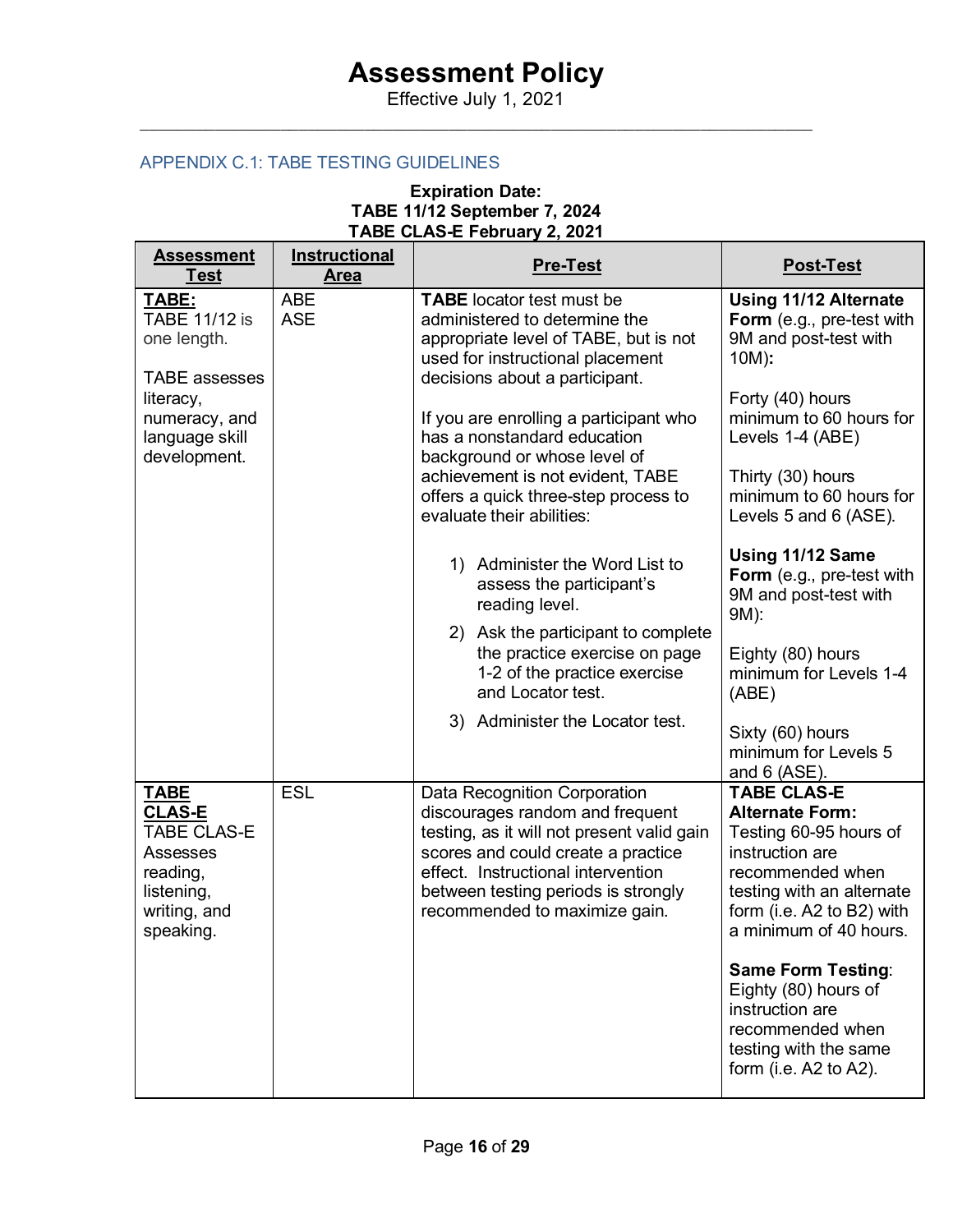Effective July 1, 2021  $\_$  , and the set of the set of the set of the set of the set of the set of the set of the set of the set of the set of the set of the set of the set of the set of the set of the set of the set of the set of the set of th

## <span id="page-16-0"></span>APPENDIX C.2a: CASAS READING TESTING GUIDELINES - ESL

## **Expiration Date: CASAS ESL L&W Reading February 2, 2021**

| <b>Assessment</b><br><b>Test</b>                                                                                                        | <b>Instructional</b><br><b>Area</b> | <b>Pre-Test</b>                                                                                                                                                                                                                                                                                                                                                                                                                                                                                                                                                                                                                                                                                                                                                                                                                                                                                                                                                                                                                                                                                                                                                                                                                                                                                                 | <b>Post-Test</b>                                                                                                                                                                                                                                                                                                                                                                                                                                                                                                                                                                                                                                                                                                                                                                                                                                                                                                                                                                                                                                                                                                |
|-----------------------------------------------------------------------------------------------------------------------------------------|-------------------------------------|-----------------------------------------------------------------------------------------------------------------------------------------------------------------------------------------------------------------------------------------------------------------------------------------------------------------------------------------------------------------------------------------------------------------------------------------------------------------------------------------------------------------------------------------------------------------------------------------------------------------------------------------------------------------------------------------------------------------------------------------------------------------------------------------------------------------------------------------------------------------------------------------------------------------------------------------------------------------------------------------------------------------------------------------------------------------------------------------------------------------------------------------------------------------------------------------------------------------------------------------------------------------------------------------------------------------|-----------------------------------------------------------------------------------------------------------------------------------------------------------------------------------------------------------------------------------------------------------------------------------------------------------------------------------------------------------------------------------------------------------------------------------------------------------------------------------------------------------------------------------------------------------------------------------------------------------------------------------------------------------------------------------------------------------------------------------------------------------------------------------------------------------------------------------------------------------------------------------------------------------------------------------------------------------------------------------------------------------------------------------------------------------------------------------------------------------------|
| <b>CASAS</b><br>Reading:<br>Life and Work<br>L&W 27r, 28r, 81r,<br>82r, 81rx, 82rx,<br>83r, 84r, 85r,<br>86r, 185r, 186r,<br>187r, 188r | <b>ESL</b>                          | CASAS provides appraisals for<br>reading, math, listening<br>comprehension, writing, and<br>speaking. CASAS appraisal<br>tests may <b>NOT</b> be used as a<br>pre-test. Agencies should<br>administer the CASAS appraisal<br>tests prior to learner placement<br>and administering the<br>appropriate pre-test, as<br>determined by publisher's<br>guidelines (CASAS Policy<br>Guidelines, October 2008,<br>Page $6$ ) $*$ .<br>Participants should be given 25<br>minutes to complete the<br>appraisal and one hour to<br>complete the pre-test. For those<br>who are not able to complete the<br>test in one hour, they can be<br>given a few extra minutes to<br>finish the question. For<br>participants with disabilities,<br>please refer to the CASAS<br>guidelines for making the<br>appropriate accommodations,<br>which may include extending the<br>time period.<br>*Exception to administering the<br>appraisal test: "If a participant<br>scores less than six on the oral<br>screening, skip the appraisal<br>and administer five practice<br>items from Form 27,<br>one-on-one. If they have some<br>difficulty, administer Form 27 or<br>28 as a pre-test. If they have<br>little or no difficulty, administer<br>Form 81R or 11R as a reading<br>pre-test (CASAS ESL Intake<br>Process, 2008). | Agencies should administer<br>post-tests using an alternate<br>form, at the end of a<br>semester term, quarter, or<br>other substantial block of<br>approximately 60-100 hours<br>of instruction. Test forms<br>are determined by the<br>participant performance, as<br>outlined in the publisher's<br>guidelines.<br>Programs may assess<br>individual learners who<br>indicate they are leaving the<br>program before the<br>scheduled post-test time to<br>maximize collection of<br>paired test data. However,<br>testing should NOT occur<br>before at least 40 hours of<br>instruction (CASAS<br><b>Assessment Policy</b><br>Guidelines).<br>Programs offering low<br>intensity courses with less<br>than 70 hours in a<br>semester, quarter, term or<br>other block of instruction,<br>may choose to post-test at<br>the end of the instructional<br>period. Participants must<br>be allowed only an hour to<br>complete the post-test.<br>They can be given a few<br>extra minutes to complete<br>the question they are<br>working on.<br>Accommodations can be<br>made for those with<br>disabilities. |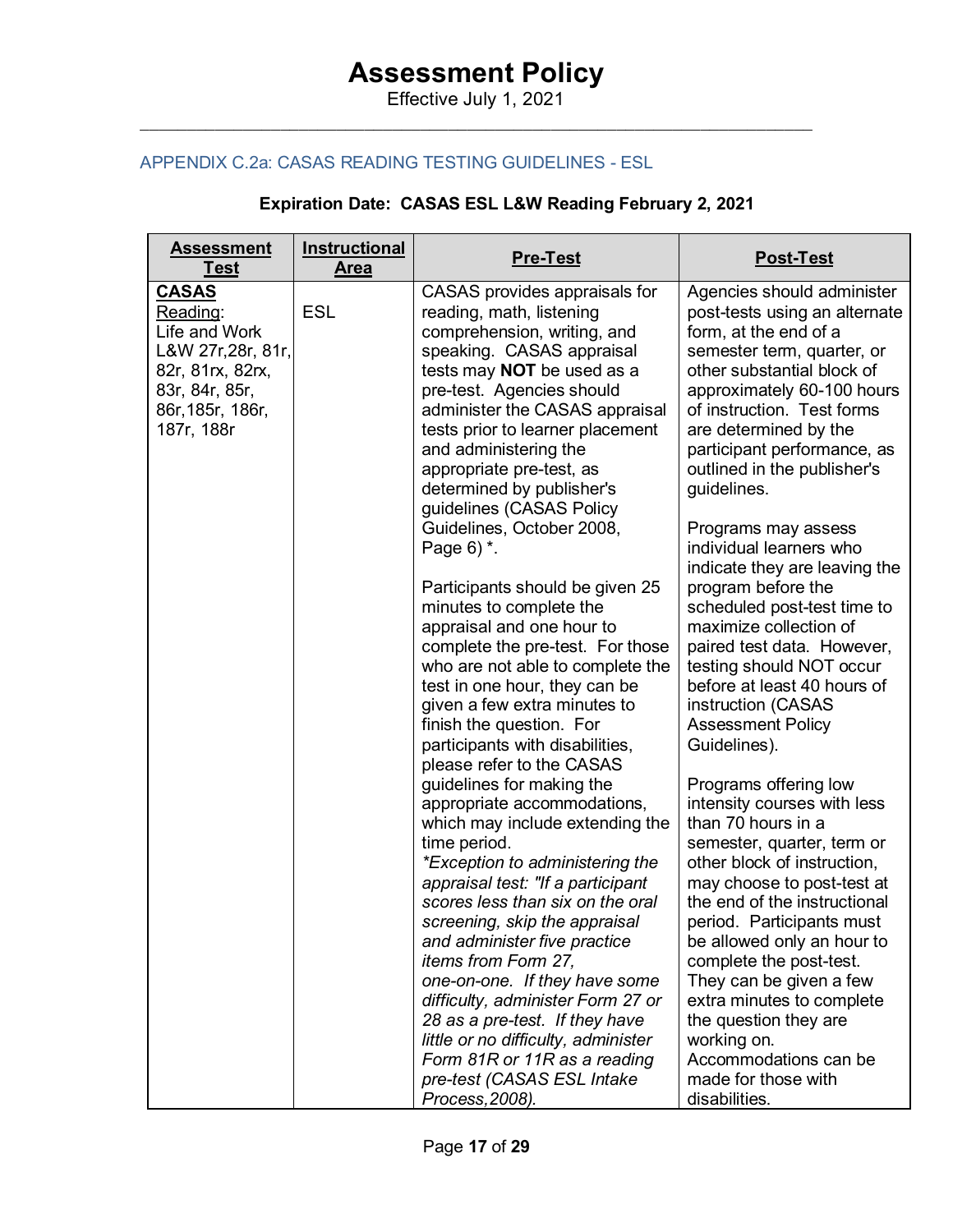Effective July 1, 2021  $\_$  , and the set of the set of the set of the set of the set of the set of the set of the set of the set of the set of the set of the set of the set of the set of the set of the set of the set of the set of the set of th

## APPENDIX C.2b: CASAS LISTENING TESTING GUIDELINES - ESL

## **Expiration Date: February 2, 2021**

<span id="page-17-0"></span>

| <b>Assessment Test</b>                                                                              | Instructional<br><b>Area</b> | <b>Pre-Test</b>                                                                                                                                                                                                                                                                        | <b>Post-Test</b>                                                                                                                                                                                                                        |
|-----------------------------------------------------------------------------------------------------|------------------------------|----------------------------------------------------------------------------------------------------------------------------------------------------------------------------------------------------------------------------------------------------------------------------------------|-----------------------------------------------------------------------------------------------------------------------------------------------------------------------------------------------------------------------------------------|
| <b>CASAS:</b><br>Listening:<br>Life and Work<br>Listening 981L, 982L,<br>983L, 984L, 985L,<br>986L. | <b>ESL</b>                   | <b>CASAS</b> provides appraisals<br>for reading, math, listening<br>comprehension, writing, and<br>speaking. CASAS<br>appraisal tests may <b>NOT</b> be<br>used as a pre-test.<br>Agencies should administer<br>the CASAS appraisal tests                                              | Programs may assess<br>individual learners who<br>indicate they are<br>leaving the program<br>before the scheduled<br>post-test time to<br>maximize collection of<br>paired test data.                                                  |
| CASAS asses literacy,<br>numeracy, and<br>language<br>skill development.                            | <b>ESL</b>                   | prior to learner placement<br>and administering the<br>appropriate pre-test, as<br>determined by publisher's<br>guidelines (CASAS Policy<br>Guidelines, October 2008,<br>Page $6$ ) $*$ .                                                                                              | However, testing<br>should NOT occur<br>before at least 40 hours<br>of instruction (CASAS<br><b>Assessment Policy</b><br>Guidelines).<br>Agencies should                                                                                |
|                                                                                                     |                              | Participants should be given<br>25 minutes to complete the<br>appraisal and one hour to<br>complete the pre-test. For<br>those who are not able to<br>complete the test in one<br>hour, they can be given a<br>few extra minutes to finish<br>the question they are<br>working on. For | administer post-tests<br>using an alternate form,<br>at the end of a<br>semester term, quarter,<br>or other substantial<br>block of approximately<br>60-100 hours of<br>instruction. Test forms<br>are determined by the<br>participant |
|                                                                                                     |                              | participants with disabilities,<br>please refer to the CASAS<br>guidelines for making the<br>appropriate<br>accommodations, which<br>may include extending the<br>time period.                                                                                                         | performance, as<br>outlined in the<br>publisher's guidelines.                                                                                                                                                                           |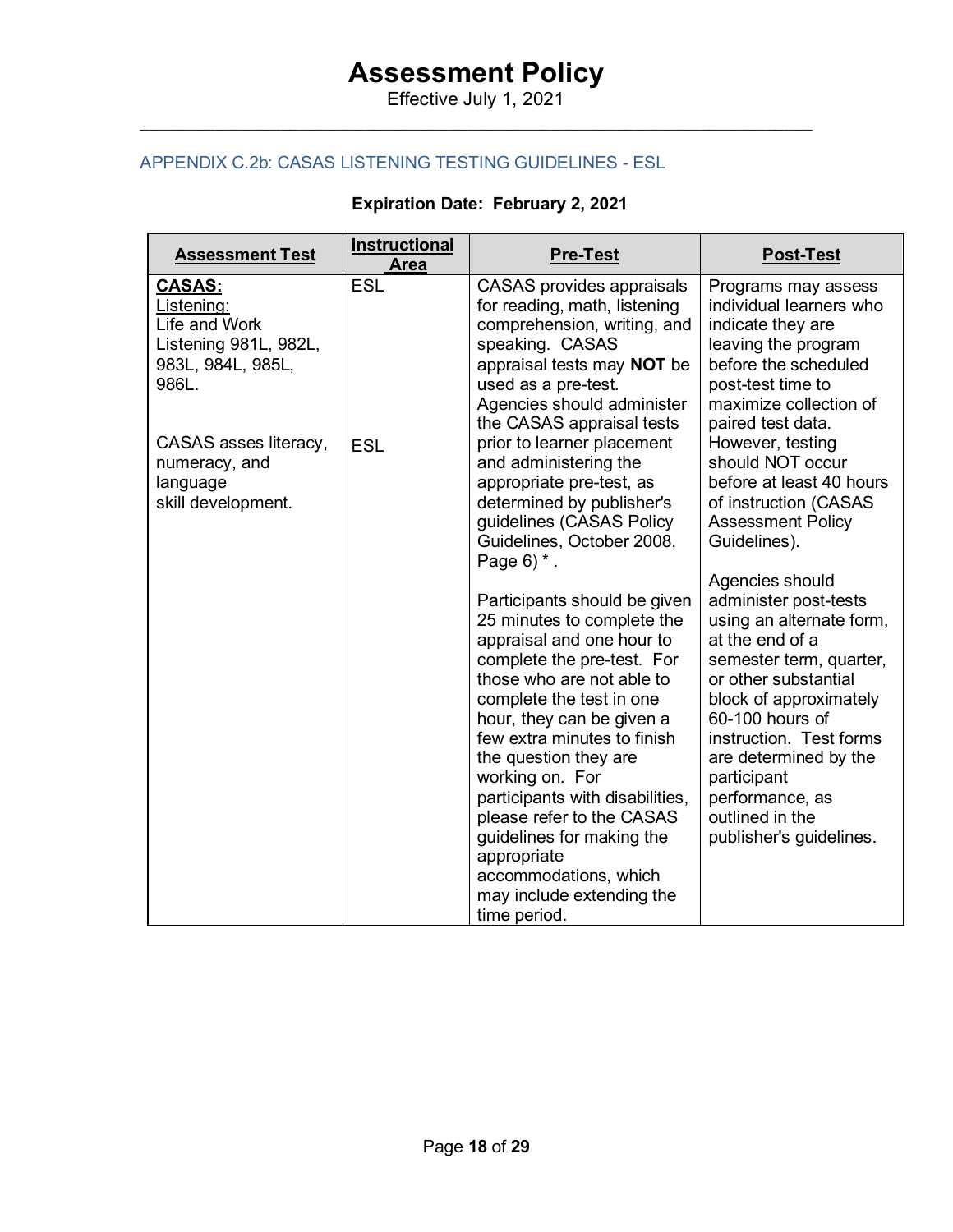Effective July 1, 2021  $\_$  , and the set of the set of the set of the set of the set of the set of the set of the set of the set of the set of the set of the set of the set of the set of the set of the set of the set of the set of the set of th

## APPENDIX C.3: CASAS READING AND MATH TESTING GUIDELINES – ABE/ASE

| <b>Assessment</b><br><b>Test</b>              | <b>Instructional</b><br><b>Area</b> | <b>Pre-Test</b>                                                                                                                                                                                                                                                                                                                                                                                                                                                                                                                                                                                                                                                                                                                                                                                                                                                                                                                                                                                                                                                                                                                                                                                                                                                                                                 | <b>Post-Test</b>                                                                                                                                                                                                                                                                                                                                                                                                                                                                                                                                                                                                                                                                                                                                                                                                                                                                                                                                                                                                                                                                                                   |
|-----------------------------------------------|-------------------------------------|-----------------------------------------------------------------------------------------------------------------------------------------------------------------------------------------------------------------------------------------------------------------------------------------------------------------------------------------------------------------------------------------------------------------------------------------------------------------------------------------------------------------------------------------------------------------------------------------------------------------------------------------------------------------------------------------------------------------------------------------------------------------------------------------------------------------------------------------------------------------------------------------------------------------------------------------------------------------------------------------------------------------------------------------------------------------------------------------------------------------------------------------------------------------------------------------------------------------------------------------------------------------------------------------------------------------|--------------------------------------------------------------------------------------------------------------------------------------------------------------------------------------------------------------------------------------------------------------------------------------------------------------------------------------------------------------------------------------------------------------------------------------------------------------------------------------------------------------------------------------------------------------------------------------------------------------------------------------------------------------------------------------------------------------------------------------------------------------------------------------------------------------------------------------------------------------------------------------------------------------------------------------------------------------------------------------------------------------------------------------------------------------------------------------------------------------------|
| <b>CASAS</b><br>Reading: GOALS<br>Math: GOALS | <b>ABE</b><br><b>ASE</b>            | CASAS provides appraisals for<br>reading, math, listening<br>comprehension, writing, and<br>speaking. CASAS appraisal<br>tests may <b>NOT</b> be used as a<br>pre-test. Agencies should<br>administer the CASAS<br>appraisal tests prior to learner<br>placement and administering<br>the appropriate pre-test, as<br>determined by publisher's<br>guidelines (CASAS Policy<br>Guidelines, October 2008,<br>Page $6$ ) $*$ .<br>Participants should be given 25<br>minutes to complete the<br>appraisal and one hour to<br>complete the pre-test. For<br>those who are not able to<br>complete the test in one hour,<br>they can be given a few extra<br>minutes to finish the question.<br>For participants with disabilities,<br>please refer to the CASAS<br>guidelines for making the<br>appropriate accommodations,<br>which may include extending<br>the time period.<br>*Exception to administering the<br>appraisal test: "If a participant<br>scores less than six on the oral<br>screening, skip the appraisal<br>and administer five practice<br>items from Form 27,<br>one-on-one. If they have some<br>difficulty, administer Form 27 or<br>28 as a pre-test. If they have<br>little or no difficulty, administer<br>Form 81R or 11R as a reading<br>pre-test (CASAS ESL Intake<br>Process, 2008). | Agencies should<br>administer post-tests using<br>an alternate form, at the<br>end of a semester term,<br>quarter, or other<br>substantial block of<br>approximately 60-100<br>hours of instruction. Test<br>forms are determined by<br>the participant<br>performance, as outlined in<br>the publisher's guidelines.<br>Programs may assess<br>individual learners who<br>indicate they are leaving<br>the program before the<br>scheduled post-test time to<br>maximize collection of<br>paired test data. However,<br>testing should NOT occur<br>before at least 40 hours of<br>instruction (CASAS<br><b>Assessment Policy</b><br>Guidelines).<br>Programs offering low<br>intensity courses with less<br>than 70 hours in a<br>semester, quarter, term or<br>other block of instruction,<br>may choose to post-test at<br>the end of the instructional<br>period. Participants must<br>be allowed only an hour to<br>complete the post-test.<br>They can be given a few<br>extra minutes to complete<br>the question they are<br>working on.<br>Accommodations can be<br>made for those with<br>disabilities. |

#### **Expiration Date: CASAS GOALS Reading September 7, 2024 CASAS ABE/ASE Math GOALS March 6, 2022**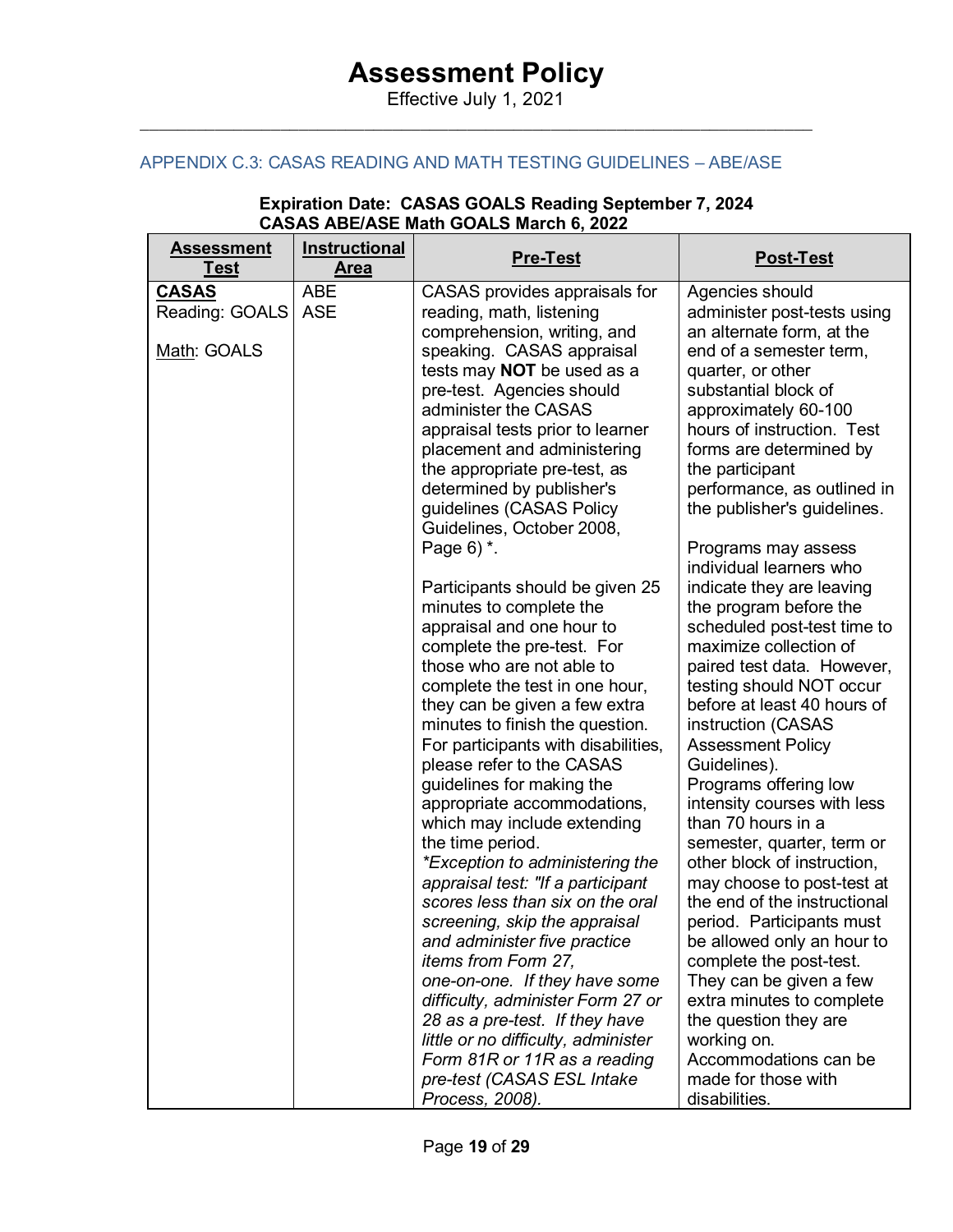## APPENDIX D: TESTING ACCOMMODATIONS

## **CASAS**

The following guidelines address methods for administering CASAS assessments using accommodations for learners with documented disabilities. The suggested accommodations for disability categories consist of the provisions below:

- 1. Accommodations in test administration procedures.
- 2. Use of appropriate CASAS test forms.

| <b>Disability</b>                                                                                                                                                | <b>Test Administration</b><br><b>Procedures</b>                                                                                                                                                                                                     | <b>CASAS Test</b><br><b>Forms Available</b>                                               | <b>CASAS Test</b><br>Forms in<br><b>Development</b>                        |
|------------------------------------------------------------------------------------------------------------------------------------------------------------------|-----------------------------------------------------------------------------------------------------------------------------------------------------------------------------------------------------------------------------------------------------|-------------------------------------------------------------------------------------------|----------------------------------------------------------------------------|
| Specific Learning<br>Disability and/or<br>ADHD, such as<br>dyslexia,<br>dyscalculia,<br>receptive<br>aphasia,<br>hyperactivity,<br>written language<br>disorder. | Extended time.<br>$\bullet$<br>Alternate schedule.<br>$\bullet$<br>Frequent breaks.<br>$\bullet$<br>Scribe/write/alternate<br>form.<br>Computer-spelling<br>and grammar check<br>disabled.<br>Simple calculator for<br>$\bullet$<br>Level A/B only. | Large-print tests.                                                                        | Auditory<br>format for<br>Government<br>and History<br>for<br>Citizenship. |
| Deaf or Hearing<br>Impaired.                                                                                                                                     | Sign language<br>$\bullet$<br>interpreter for test<br>directions only.<br>Headphones for<br>$\bullet$<br>those taking a<br>listening test.<br>Magnifier.<br>$\bullet$                                                                               | Large-print<br><b>CASAS</b> tests.<br>Computer-based<br>CASAS tests.                      | Braille format.                                                            |
| Psychiatric<br>disability, such<br>as<br>schizophrenia,<br>major<br>depression.                                                                                  |                                                                                                                                                                                                                                                     |                                                                                           |                                                                            |
| Developmental<br>disability, such<br>as autism,<br>cerebral palsy,<br>epilepsy, and<br>intellectual<br>disabilities.                                             |                                                                                                                                                                                                                                                     | <b>Adult Life Skills</b><br>Forms 310-315.<br><b>POWER Forms</b><br>301, 303, and<br>305. |                                                                            |

**Note:** The accommodations listed above are suggestions only and in addition to the use of regular CASAS tests. Accommodations are based on needs of individual learners and not on a disability category. Any testing accommodations should be consistent with documentation in the annual plan, such as IEP. Alternate test forms developed by CASAS do not modify test standards.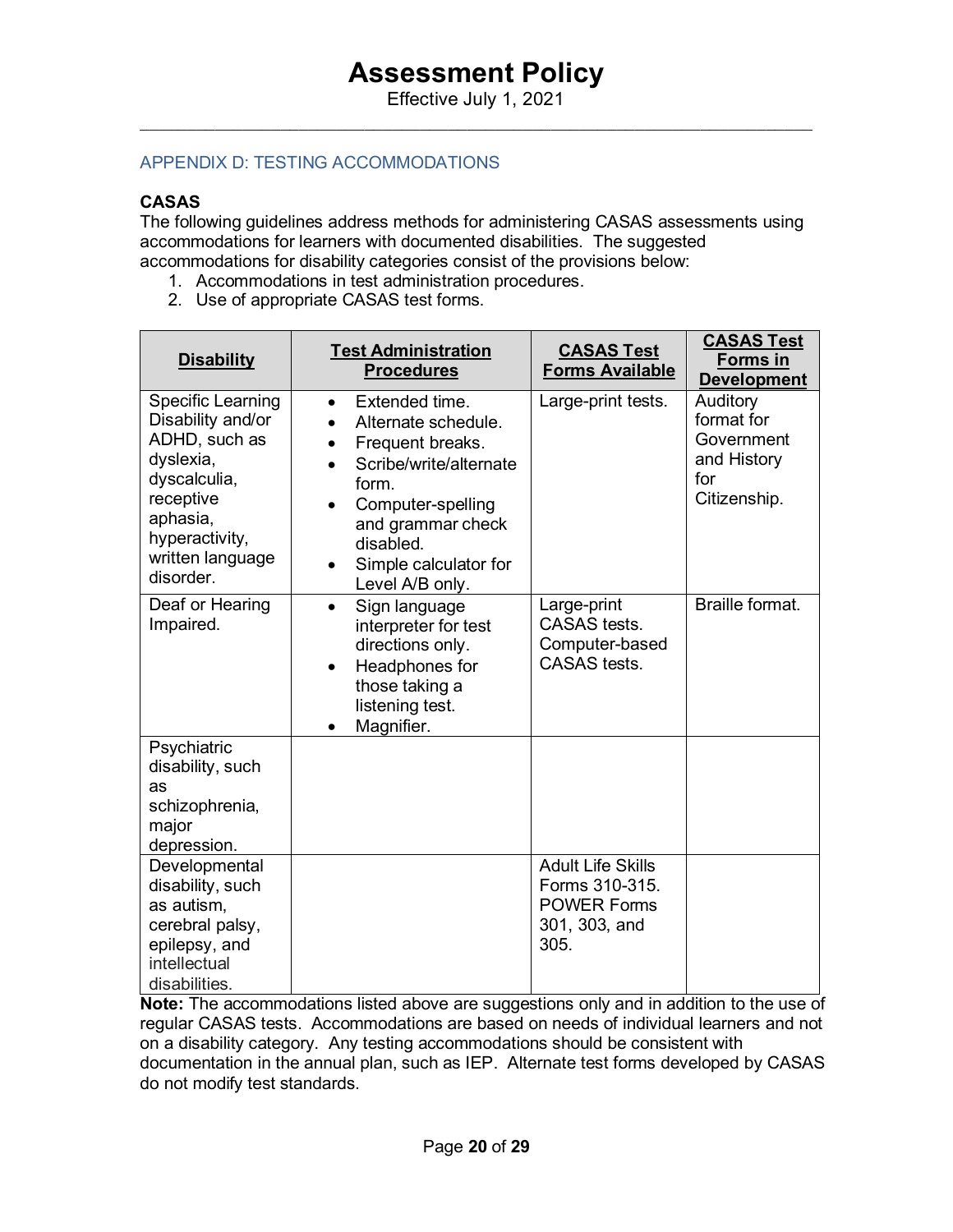Effective July 1, 2021  $\_$  , and the set of the set of the set of the set of the set of the set of the set of the set of the set of the set of the set of the set of the set of the set of the set of the set of the set of the set of the set of th

## APPENDIX D: TESTING ACCOMMODATIONS, CONTINUED

### **TABE**

A testing accommodation is a change made to the test administration procedure to provide equal access for students with disabilities to demonstrate their knowledge and skills. If an accommodation is employed, it is important that the selected accommodation minimize any advantage or disadvantage of completing the test. In particular, if the accommodation under consideration is not used in instruction, then it should not be used in the testing situation.

<span id="page-20-0"></span>TABE-PC is appropriate for some students who have difficulty taking paper and pencil tests. Braille, and audio editions of TABE Forms 11 and12 are available. Some TABE administrators have made other accommodations, such as allowing extra time to complete the test or letting students mark answers in test booklets rather than on separate answer sheets. Additional accommodation suggestions are available in CTB/McGraw-Hill Assessment Accommodations Checklist (product #53682); order online or call Customer Service at 800-538-9547.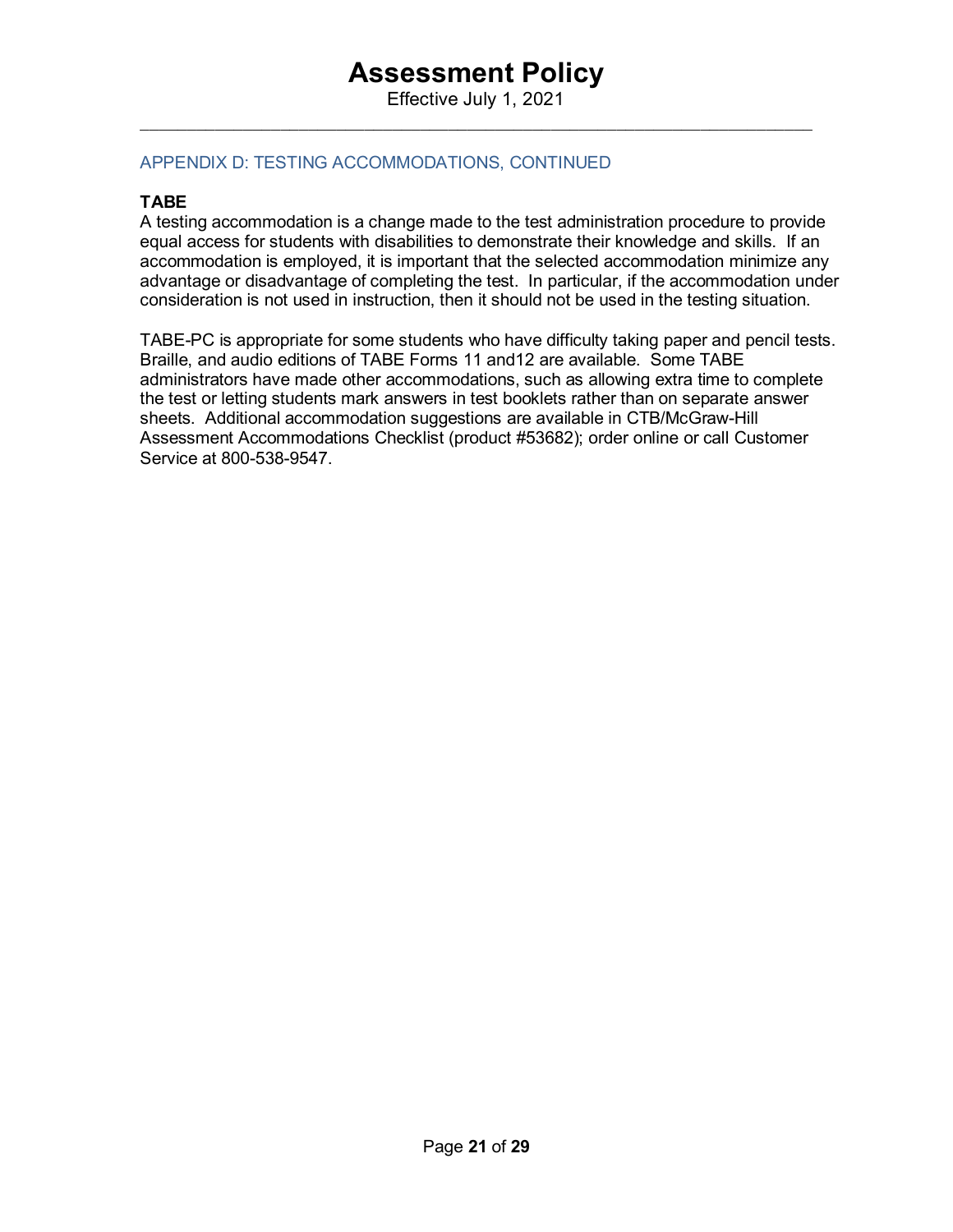Effective July 1, 2021  $\_$  , and the set of the set of the set of the set of the set of the set of the set of the set of the set of the set of the set of the set of the set of the set of the set of the set of the set of the set of the set of th

## APPENDIX E.1: ABE/ASE ASSESSMENT CHART FOR PLACEMENT AND POST-TESTING

| Level 1:         | Level 2:         | Level 3:     | Level 4:     | Level 5:         | Level 6:          |
|------------------|------------------|--------------|--------------|------------------|-------------------|
| <b>Beginning</b> | <b>Beginning</b> | Low          | <b>High</b>  | <b>Low Adult</b> | <b>High Adult</b> |
| Literacy         | <b>Basic</b>     | Intermediate | Intermediate | <b>Secondary</b> | <b>Secondary</b>  |
| $0.0 - 1.9$      | $2.0 - 3.9$      | $4.0 - 5.9$  | $6.0 - 8.9$  | $9.0 - 10.9$     | 11.0-12.0         |
| Grade            | Grade            | Grade        | Grade        | Grade            | Grade             |
| Equivalent       | Equivalent       | Equivalent   | Equivalent   | Equivalent       | Equivalent        |
| Reading:         | <b>Reading:</b>  | Reading:     | Reading:     | Reading:         | Reading:          |
| 300-441          | 442-500          | 501-535      | 536-575      | 576-616          | 617-800           |
| Language:        | Language:        | Language:    | Language:    | Language:        | Language:         |
| 300-457          | 458-510          | 511-546      | 547-583      | 584-630          | 631-800           |

## **Test Benchmarks: TABE 11/12 Reading and Language Scale Scores**

*Educational Functioning Levels from NRS Technical Assistance Guide, August 2019*

### **Test Benchmarks: TABE 11/12 Math Scale Scores**

| Level 1:<br><b>Beginning</b> | Level 2:<br><b>Beginning</b> | Level 3:<br>Low | Level 4:<br><b>Middle</b> | Level 5:<br><b>High</b> | Level 6:<br><b>Adult</b> |
|------------------------------|------------------------------|-----------------|---------------------------|-------------------------|--------------------------|
| Literacy                     | <b>Basic</b>                 | Intermediate    | Intermediate              | Intermediate            | Secondary                |
| $0.0 - 1.9$                  | $2.0 - 3.9$                  | $4.0 - 5.9$     | $6.0 - 7.9$               | $8 - 8.9$               | $9 - 12.0$               |
| Grade                        | Grade                        | Grade           | Grade                     | Grade                   | Grade                    |
| Equivalent                   | Equivalent                   | Equivalent      | Equivalent                | Equivalent              | Equivalent               |
| Math:                        | Math:                        | Math:           | Math:                     | Math:                   | Math:                    |
| 300-448                      | 449-495                      | 496-536         | 537-595                   | 596-656                 | 657-800                  |
|                              |                              |                 |                           |                         |                          |

*Educational Functioning Levels from NRS Technical Assistance Guide, August 2019*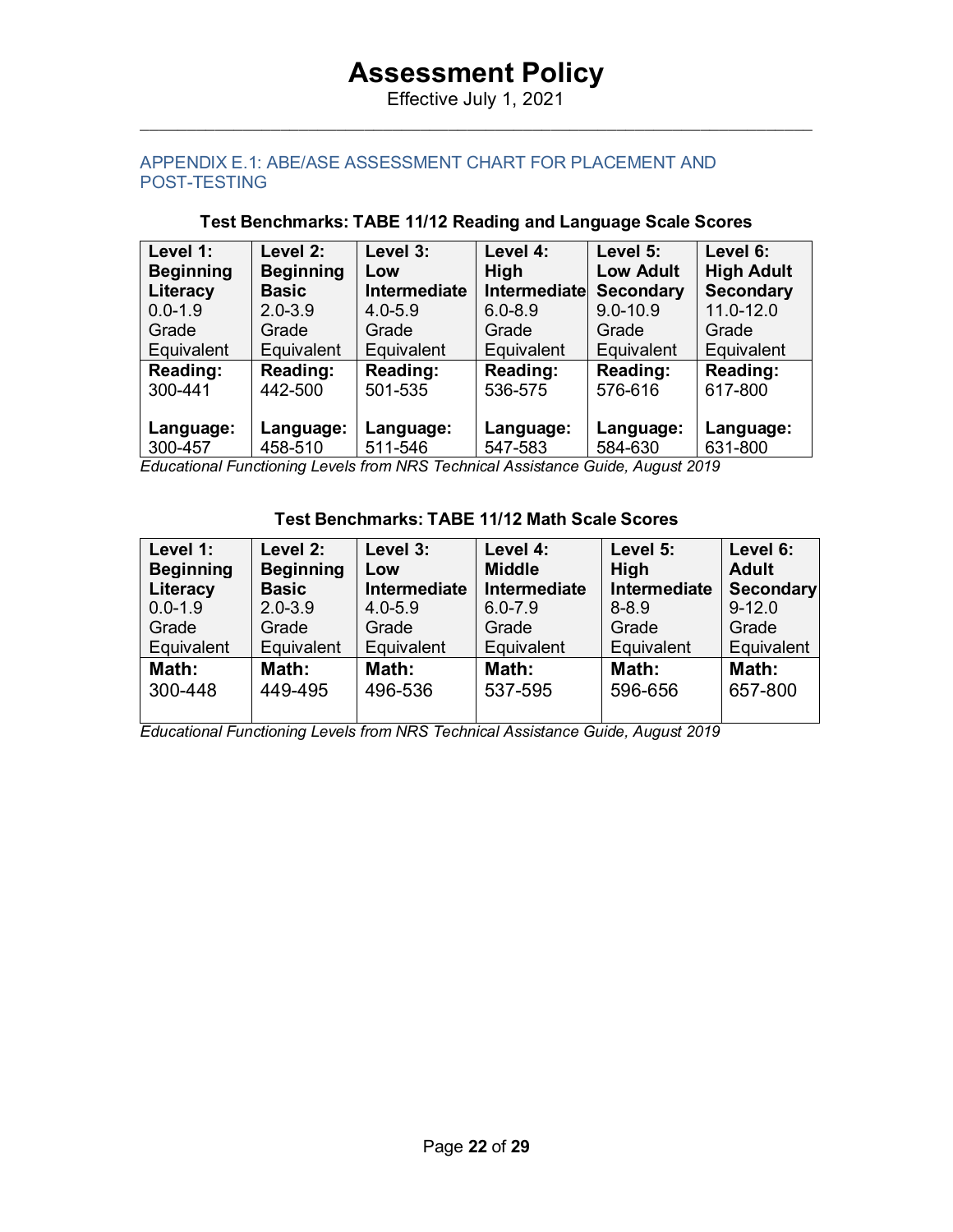## **Test Benchmarks: CASAS Reading GOALS**

| Level 1:         | Level 2:         | Level 3:     | Level 4:     | Level 5:         | Level 6:          |
|------------------|------------------|--------------|--------------|------------------|-------------------|
| <b>Beginning</b> | <b>Beginning</b> | Low          | High         | <b>Low Adult</b> | <b>High Adult</b> |
| Literacy         | <b>Basic</b>     | Intermediate | Intermediate | <b>Secondary</b> | <b>Secondary</b>  |
| $0.0 - 1.9$      | $2.0 - 3.9$      | $4.0 - 5.9$  | $6.0 - 8.9$  | $9.0 - 10.9$     | $11.0 - 12.0$     |
| Grade            | Grade            | Grade        | Grade        | Grade            | Grade             |
| Equivalent       | Equivalent       | Equivalent   | Equivalent   | Equivalent       | Equivalent        |
| <b>Reading:</b>  | <b>Reading:</b>  | Reading:     | Reading:     | Reading:         | Reading:          |
| 203 and          | 204-216          | 217-227      | 228-238      | 239-248          | 249-262           |
| below            |                  |              |              |                  |                   |
|                  |                  |              |              |                  |                   |

*Educational Functioning Levels from NRS Technical Assistance Guide, August 2019*

## **Test Benchmarks: CASAS Math Goals**

| Level 1:<br><b>Beginning</b> | Level 2:<br><b>Beginning</b> | Level 3:<br>Low | Level 4:<br><b>Middle</b> | Level 5:<br><b>High</b> | Level 6:<br><b>Adult</b> |
|------------------------------|------------------------------|-----------------|---------------------------|-------------------------|--------------------------|
| Literacy                     | <b>Basic</b>                 | Intermediate    | Intermediate              | Intermediate            | <b>Secondary</b>         |
| $0.0 - 1.9$                  | $2.0 - 3.9$                  | $4.0 - 5.9$     | $6.0 - 7.9$               | $8.0 - 8.9$             | $9 - 12.0$               |
| Grade                        | Grade                        | Grade           | Grade                     | Grade                   | Grade                    |
| Equivalent                   | Equivalent                   | Equivalent      | Equivalent                | Equivalent              | Equivalent               |
| Math:                        | Math:                        | Math:           | Math:                     | Math:                   | Math:                    |
| 193 and                      | 194-203                      | 204-214         | 215-225                   | 226-235                 | 236-249                  |
| below                        |                              |                 |                           |                         |                          |

*Educational Functioning Levels from NRS Technical Assistance Guide, August 2019*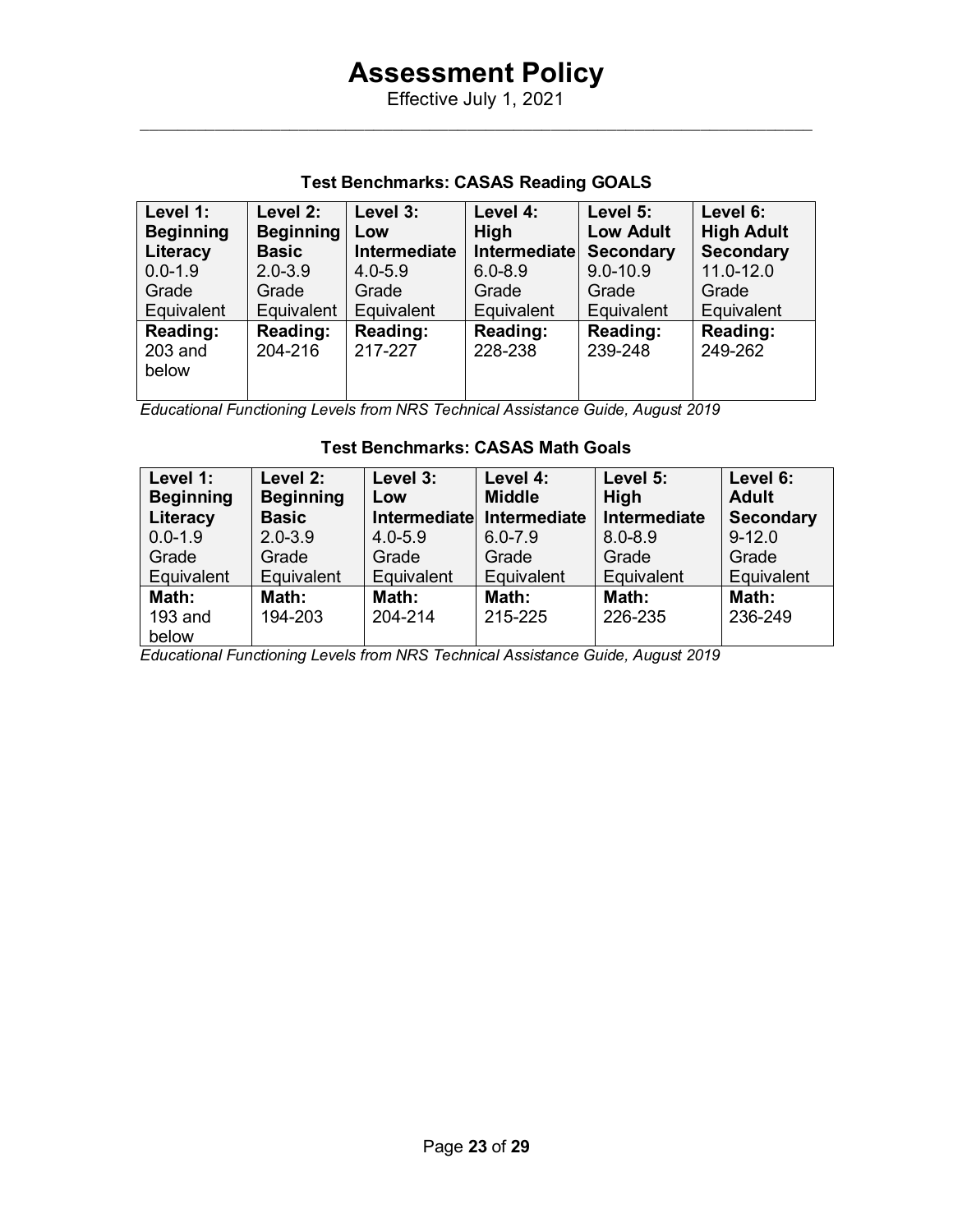Effective July 1, 2021  $\_$  , and the set of the set of the set of the set of the set of the set of the set of the set of the set of the set of the set of the set of the set of the set of the set of the set of the set of the set of the set of th

### APPENDIX E.2: ESL ASSESSMENT CHART FOR PLACEMENT AND POST-TESTING

| Level 1:<br><b>Beginning</b><br><b>ESL</b><br>Literacy | Level 2:<br>Low<br><b>Beginning</b><br><b>ESL</b> | Level 3:<br>High<br><b>Beginning</b><br><b>ESL</b> | Level 4:<br>Low<br>Intermediate<br><b>ESL</b> | Level 5:<br><b>High</b><br>Intermediate<br><b>ESL</b> | Level 6:<br><b>Advanced</b><br><b>ESL</b> | <b>Exit</b>          |
|--------------------------------------------------------|---------------------------------------------------|----------------------------------------------------|-----------------------------------------------|-------------------------------------------------------|-------------------------------------------|----------------------|
| Reading:<br>$180$ and                                  | Reading:<br>181-190                               | <b>Reading:</b><br>191-200                         | Reading:<br>201-210                           | Reading:<br>211-220                                   | Reading:<br>221-235                       | Reading:<br>$236+$   |
| below<br>Listening:<br>162-180                         | Listening:<br>181-189                             | Listening:<br>190-199                              | Listening:<br>200-209                         | Listening:<br>210-218                                 | Listening:<br>219-227                     | Listening:<br>$228+$ |

#### **Test Benchmarks: CASAS Life & Work**

*Educational Functioning Levels from NRS Technical Assistance Guide, August 2019*

## APPENDIX E.2: ESL ASSESSMENT CHART FOR PLACEMENT AND POST-TESTING, **CONTINUED**

| Level 1:<br><b>Beginning</b><br><b>ESL</b><br>Literacy | Level 2:<br>Low<br><b>Beginning</b><br><b>ESL</b> | Level 3:<br>High<br><b>Beginning</b><br><b>ESL</b> | Level 4:<br>Low<br><b>Intermediate</b><br><b>ESL</b> | Level 5:<br><b>High</b><br><b>Intermediate</b><br><b>ESL</b> | Level 6:<br><b>Advanced</b><br><b>ESL</b> | <b>Exit</b> |
|--------------------------------------------------------|---------------------------------------------------|----------------------------------------------------|------------------------------------------------------|--------------------------------------------------------------|-------------------------------------------|-------------|
| Reading:                                               | Reading:                                          | <b>Reading:</b>                                    | Reading:                                             | Reading:                                                     | Reading:                                  | Reading:    |
| 250-392                                                | 393-436                                           | 437-476                                            | 477-508                                              | 509-557                                                      | 558-588                                   | $589+$      |
| Listening:                                             | Listening:                                        | Listening:                                         | Listening:                                           | Listening:                                                   | Listening:                                | Listening:  |
| 230-389                                                | 390-437                                           | 438-468                                            | 469-514                                              | 515-549                                                      | 550-607                                   | $608+$      |
| <b>Writing:</b>                                        | Writing:                                          | Writing:                                           | Writing:                                             | Writing:                                                     | Writing:                                  | Writing:    |
| 200-396                                                | 397-445                                           | 446-488                                            | 489-520                                              | 521-555                                                      | 556-612                                   | $613+$      |
| Speaking:                                              | Speaking:                                         | Speaking:                                          | Speaking:                                            | Speaking:                                                    | Speaking:                                 | Speaking:   |
| 231-425                                                | 426-460                                           | 461-501                                            | 502-536                                              | 537-567                                                      | 568-594                                   | $595+$      |

## **Test Benchmarks: TABE CLAS-E**

<span id="page-23-0"></span>*Educational Functioning Levels from NRS Technical Assistance Guide, August 2019*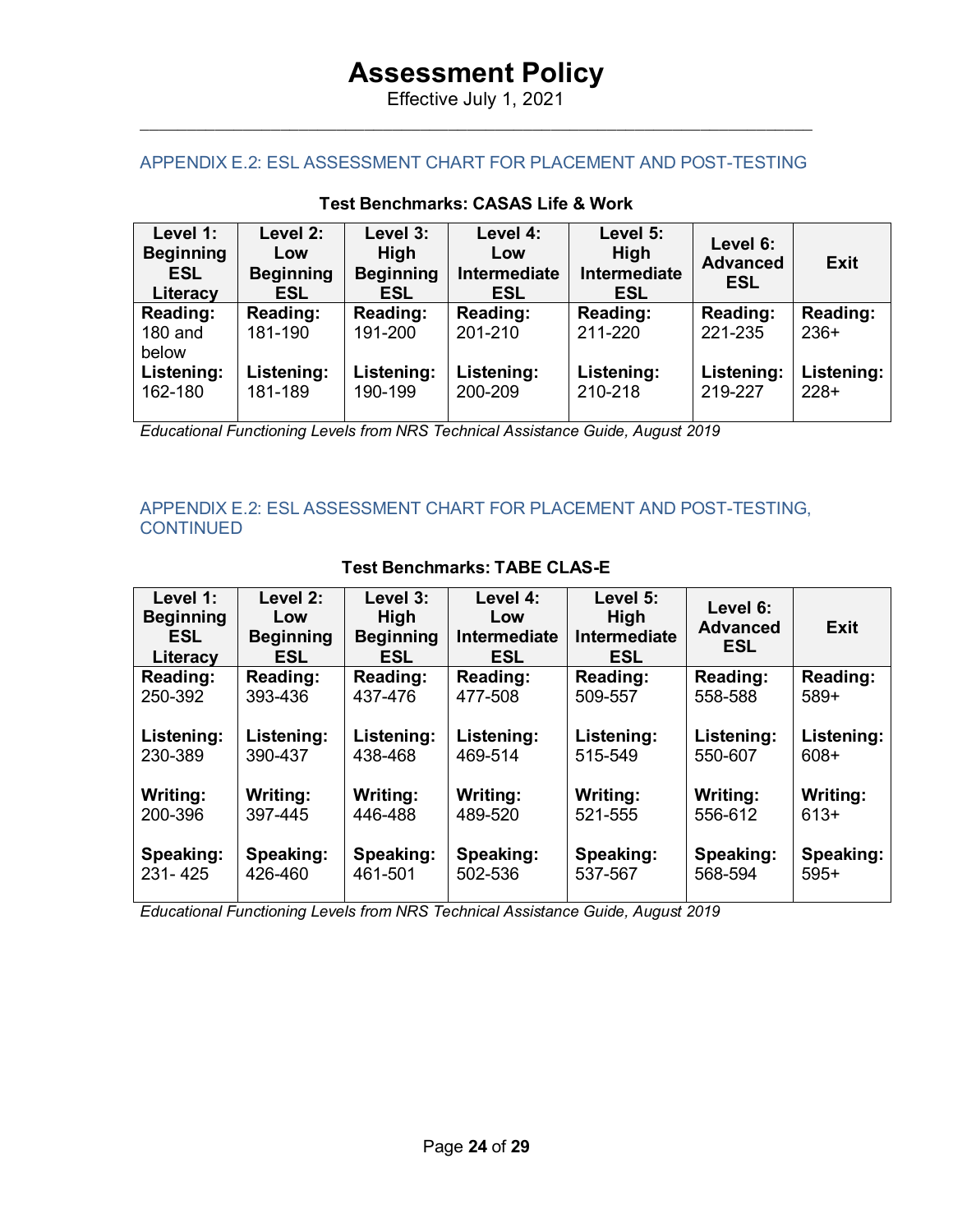Effective July 1, 2021  $\_$  , and the set of the set of the set of the set of the set of the set of the set of the set of the set of the set of the set of the set of the set of the set of the set of the set of the set of the set of the set of th

### APPENDIX F: TESTING CONTACTS

| <b>Test Name</b>                                       | <b>Contact/Notes</b>                                                                                                                     |
|--------------------------------------------------------|------------------------------------------------------------------------------------------------------------------------------------------|
| <b>CASAS</b>                                           | <b>Andrew Evans</b><br><b>CASAS</b><br>800-255-1306 x.184<br>aevans@casas.org<br><b>CASAS Website</b>                                    |
| <b>TABE</b><br>Forms 11 and 12 &<br><b>TABE CLAS-E</b> | <b>Michael Johnson</b><br><b>Data Recognition Corporation</b><br>317-389-0160<br>mjohnson@DataRecognitionCorp.com<br><b>TABE Website</b> |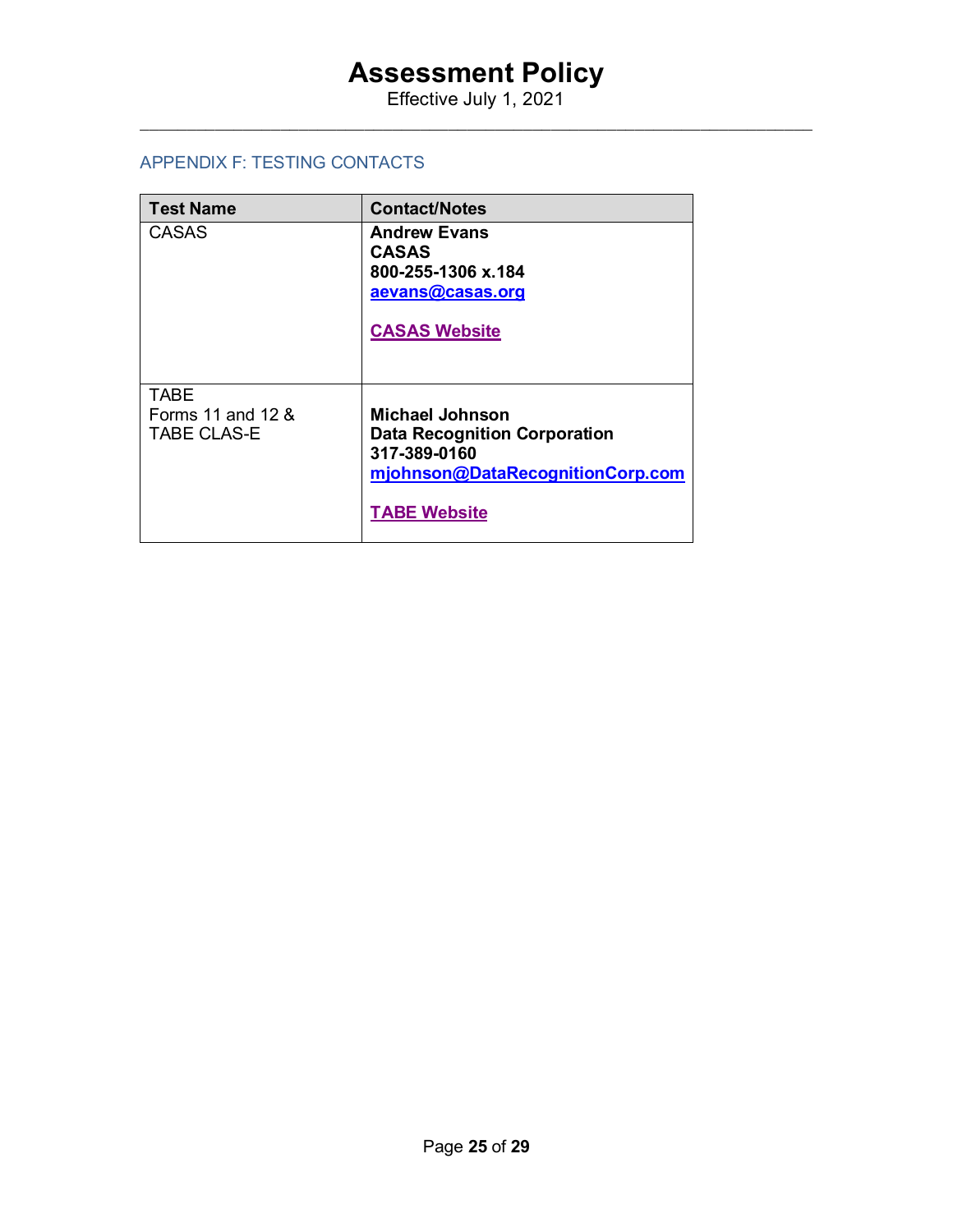Effective July 1, 2021  $\_$  , and the set of the set of the set of the set of the set of the set of the set of the set of the set of the set of the set of the set of the set of the set of the set of the set of the set of the set of the set of th

## <span id="page-25-0"></span>APPENDIX G: TRAINING AND PURCHASING PROCEDURES FOR ADMINISTERING **ASSESSMENTS**

| <b>Test Name</b>              | <b>Who Trains</b>                | <b>What Staff should</b><br>be Trained                                                                                                                                                                                                                                                      | <b>When Training</b><br>is Conducted | <b>Procedures for</b><br>Ongoing<br><b>Training</b>                                                                  |
|-------------------------------|----------------------------------|---------------------------------------------------------------------------------------------------------------------------------------------------------------------------------------------------------------------------------------------------------------------------------------------|--------------------------------------|----------------------------------------------------------------------------------------------------------------------|
| <b>CASAS</b>                  | <b>WD</b><br>sponsor<br>training | All test administrators<br>should receive<br>training. CASAS<br>assessments cannot<br>be used by agencies<br>that have not<br>completed CASAS<br>training by certified<br>personnel (CASAS<br>Policy, p. 10).                                                                               | As needed.                           | Staff can retake<br>the training, study<br>the Test<br>Administration<br>Manual and/or<br>review the training<br>CD. |
| <b>TABE</b>                   | Local<br>Programs                | <b>TABE</b> test<br>administrators should<br>have access to test<br>directions, norms<br>book, technical report,<br>teacher's guides,<br>guide to administering<br><b>TABE</b> and<br>How to Plan and<br><b>Administer TABE</b><br>video (TABE<br><b>Administrator's Book</b><br>$§5.19$ ). | As needed.                           | As needed.                                                                                                           |
| <b>Adult Learning</b><br>Plan | Local<br>Program                 | All staff who will be<br>monitoring<br>participants' progress.                                                                                                                                                                                                                              | Throughout the<br>year.              | As needed.                                                                                                           |

<span id="page-25-1"></span>Note: Programs must assist teachers and any staff involved in gathering, analyzing, compiling, and reporting data for NRS by providing training and technical assistance on the NRS and Accountability Policies, Data Collection Process, and in the implementation of the Assessment Policy and Procedures. Each program must establish procedures and timelines for training new staff and teachers consistent with publisher's guidelines; and offer refresher training on a yearly basis. Programs must develop a tracking system of any staff (teacher, instructor, administrator) that receives assessment training. The tracking system must include name of person trained, date training was delivered, and who delivered training.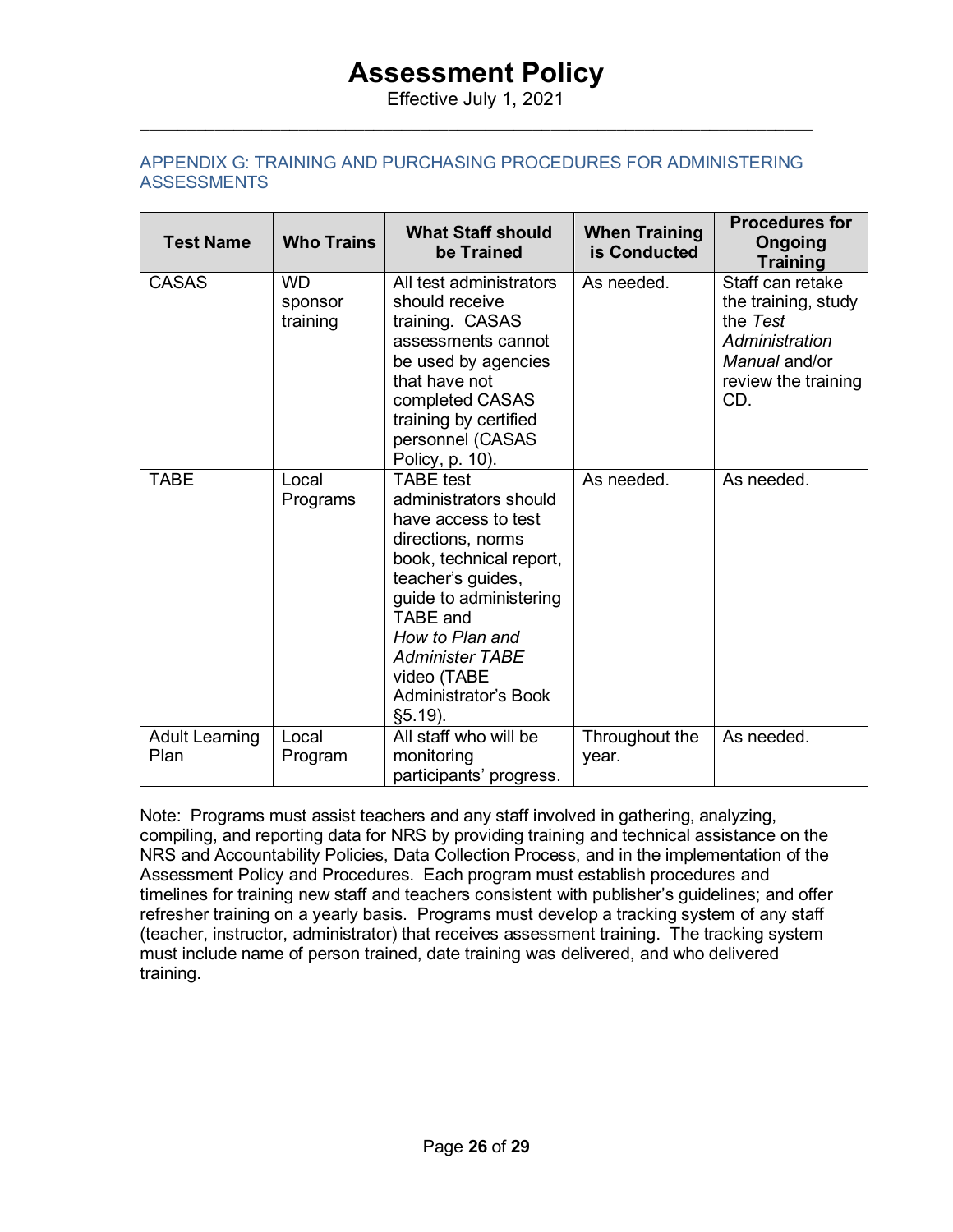Effective July 1, 2021  $\_$  , and the set of the set of the set of the set of the set of the set of the set of the set of the set of the set of the set of the set of the set of the set of the set of the set of the set of the set of the set of th

## APPENDIX H: TABE CLASE-E SEM BY SCALE SCORE

## TABE CLAS-E SEM by Scale Score

## **TABE CLAS-E Form A Tests**

| <b>LEVEL</b> | <b>NRS</b><br><b>Content</b><br>Range | End | Low   Reading   High | End | End | Low   Listening   High | End | End | Low   Writing | High $\vert$<br>End | End | Low   Speaking   High | End |
|--------------|---------------------------------------|-----|----------------------|-----|-----|------------------------|-----|-----|---------------|---------------------|-----|-----------------------|-----|
|              | 1-2                                   | 250 | 250-444              | 482 | 230 | 230-459                | 471 | 200 | 200-483       | 493                 | 291 | 291-501               | 502 |
|              | $2 - 3$                               | 300 | 300-497              | 512 | 290 | 290-505                | 517 | 220 | 220-513       | 522                 | 291 | 291-536               | 537 |
|              | 3-4                                   | 391 | 405-540              | 563 | 368 | 390-535                | 554 | 390 | 402-555       | 566                 | 425 | 426-567               | 568 |
|              | 5-6                                   | 468 | 479-588              | 680 | 468 | 483-607                | 710 | 485 | 493-612       | 730                 | 501 | 502-568               | 659 |

## **TABE CLAS-E Form B Tests**

| <b>LEVEL</b> NRS | <b>Content</b> | End | Low   Reading   High | End | End | Low   Listening   High | End | End | Low Writing High | End | End | Low Speaking High | End |
|------------------|----------------|-----|----------------------|-----|-----|------------------------|-----|-----|------------------|-----|-----|-------------------|-----|
|                  | Range          |     |                      |     |     |                        |     |     |                  |     |     |                   |     |
|                  | 1-2            | 250 | 250-460              | 497 | 230 | 230-457                | 471 | 200 | 200-487          | 499 | 291 | 291-501           | 502 |
|                  | 2-3            | 300 | 300-497              | 513 | 290 | 290-502                | 515 | 220 | 220-520          | 532 | 291 | 291-536           | 537 |
|                  | 3-4            | 387 | 401-547              |     | 369 | 392-541                | 561 | 390 | 401-549          | 561 | 425 | 426-567           | 568 |
|                  | 5-6            | 473 | 482-588              | 680 | 463 | 478-607                | 710 | 488 | 497-612          | 730 | 501 | 502-568           | 659 |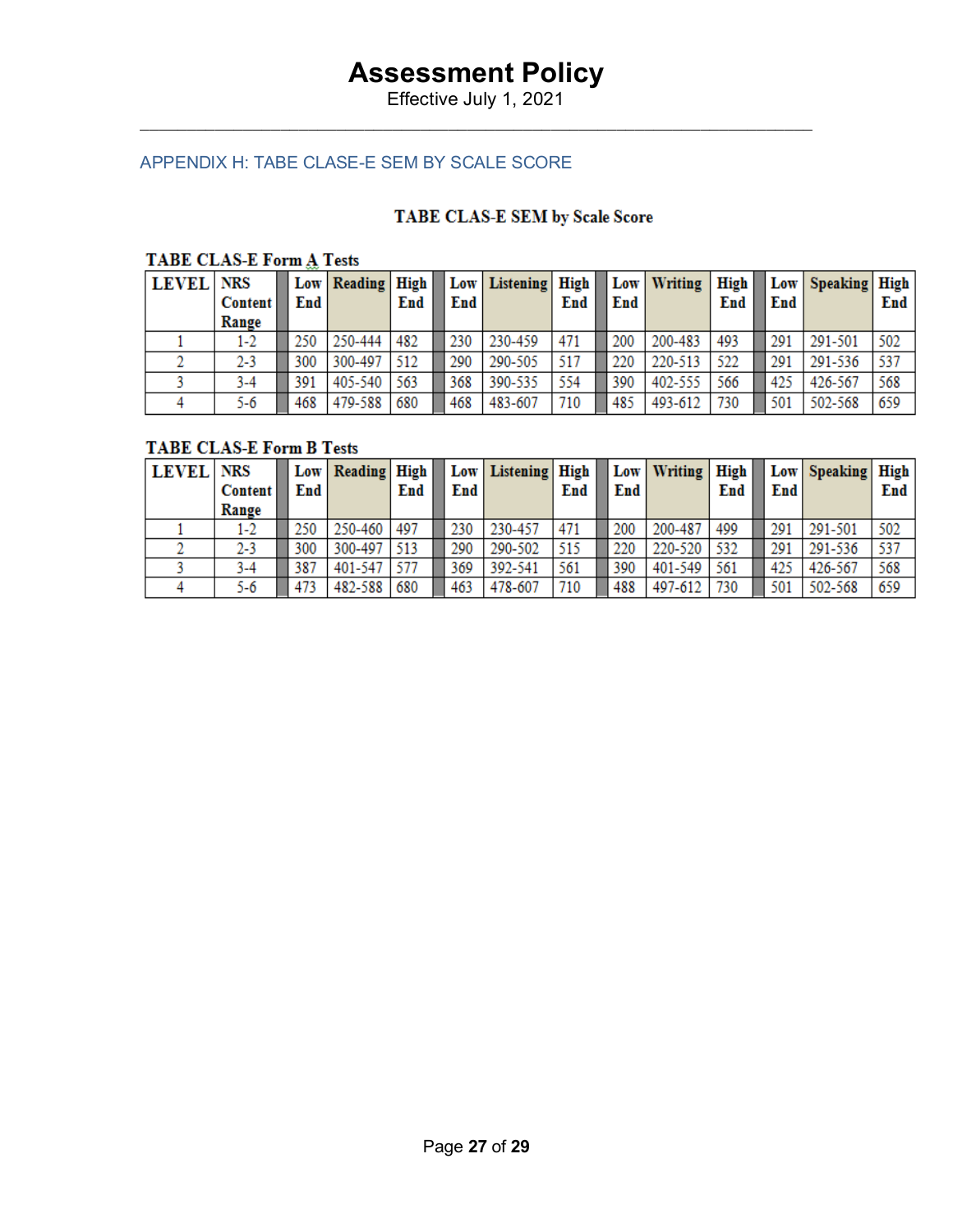Effective July 1, 2021  $\_$  , and the set of the set of the set of the set of the set of the set of the set of the set of the set of the set of the set of the set of the set of the set of the set of the set of the set of the set of the set of th

#### **REVISION HISTORY** Document validated by: \_\_\_\_\_\_\_\_\_\_\_\_\_\_\_\_\_\_\_\_\_\_\_\_\_\_\_\_\_\_\_\_ Date:  $\mathcal{L}$  . The set of the set of the set of the set of the set of the set of the set of the set of the set of the set of the set of the set of the set of the set of the set of the set of the set of the set of the set of t Document approved by: \_\_\_\_\_\_\_\_\_\_\_\_\_\_\_\_\_\_\_\_\_\_\_\_\_\_\_\_\_\_\_\_ Date:  $\mathcal{L}$  . The set of the set of the set of the set of the set of the set of the set of the set of the set of the set of the set of the set of the set of the set of the set of the set of the set of the set of the set of t Location of document:

| <b>Date</b> | <b>Revised By</b> | <b>Description of Revision</b>                                                                                                                                                                                                                                                                                                                               |
|-------------|-------------------|--------------------------------------------------------------------------------------------------------------------------------------------------------------------------------------------------------------------------------------------------------------------------------------------------------------------------------------------------------------|
| 01/04/13    | <b>B.</b> Frazier | Updated Appendix C.1-C.5 to include                                                                                                                                                                                                                                                                                                                          |
|             |                   | acceptable tests, and formatting throughout                                                                                                                                                                                                                                                                                                                  |
|             |                   | the document.                                                                                                                                                                                                                                                                                                                                                |
| 05/29/13    | <b>B.</b> Frazier | Updated policy to include TABE CLAS-E.                                                                                                                                                                                                                                                                                                                       |
| 06/01/14    | <b>B.</b> Frazier | Updated policy to Federal Register and<br>expiring tests. Added TABE SEM by scale<br>score. Updated Section 107 Performance<br>Objectives.                                                                                                                                                                                                                   |
| 07/01/15    | <b>B.</b> Frazier | Updated policy to Federal Register and<br>eliminated expiring tests. Updated data<br>collection to a monthly basis.                                                                                                                                                                                                                                          |
| 12/12/16    | <b>B.</b> Frazier | Updated 107 performance definition and<br>testing contacts. A pre-test can be used for<br>re-enrollment purposes in the next PY as<br>long as it is within 120 days. WIA to WIOA<br>updates. The tests expiration date period<br>was extended thru 2/2/19. Distance learning<br>education updates.                                                           |
| 12/27/17    | <b>B.</b> Frazier | Updated TABE 11/12 test, delete post-test<br>waivers.                                                                                                                                                                                                                                                                                                        |
| 05/01/18    | <b>B.</b> Frazier | <b>CASAS Reading Goals.</b>                                                                                                                                                                                                                                                                                                                                  |
| 10/22/18    | <b>B.</b> Frazier | <b>ESL Assessments.</b>                                                                                                                                                                                                                                                                                                                                      |
| 02/13/19    | <b>B.</b> Frazier | Delete all expired tests TABE 9/10, GAIN,<br>CASAS L&W for ABE, Life Skills Math.                                                                                                                                                                                                                                                                            |
| 04/01/19    | <b>B.</b> Frazier | Changed 65 percent post-test rate to a<br>recommended goal.                                                                                                                                                                                                                                                                                                  |
| 08/01/19    | <b>B.</b> Frazier | Added CASAS Math GOALS EFL descriptors                                                                                                                                                                                                                                                                                                                       |
| 12/04/19    | <b>B.</b> Frazier | Participants should not be placed in a<br>different EFL or program other than what is<br>determined by the assessment test.<br>"Can not" was replaced with "should not."<br>60-80 hours of instruction are recommended<br>when testing with the same form for TABE<br>11-12. Math Level 4 Middle Intermediate<br>added. Cut scores added for CASAS<br>GOALS. |